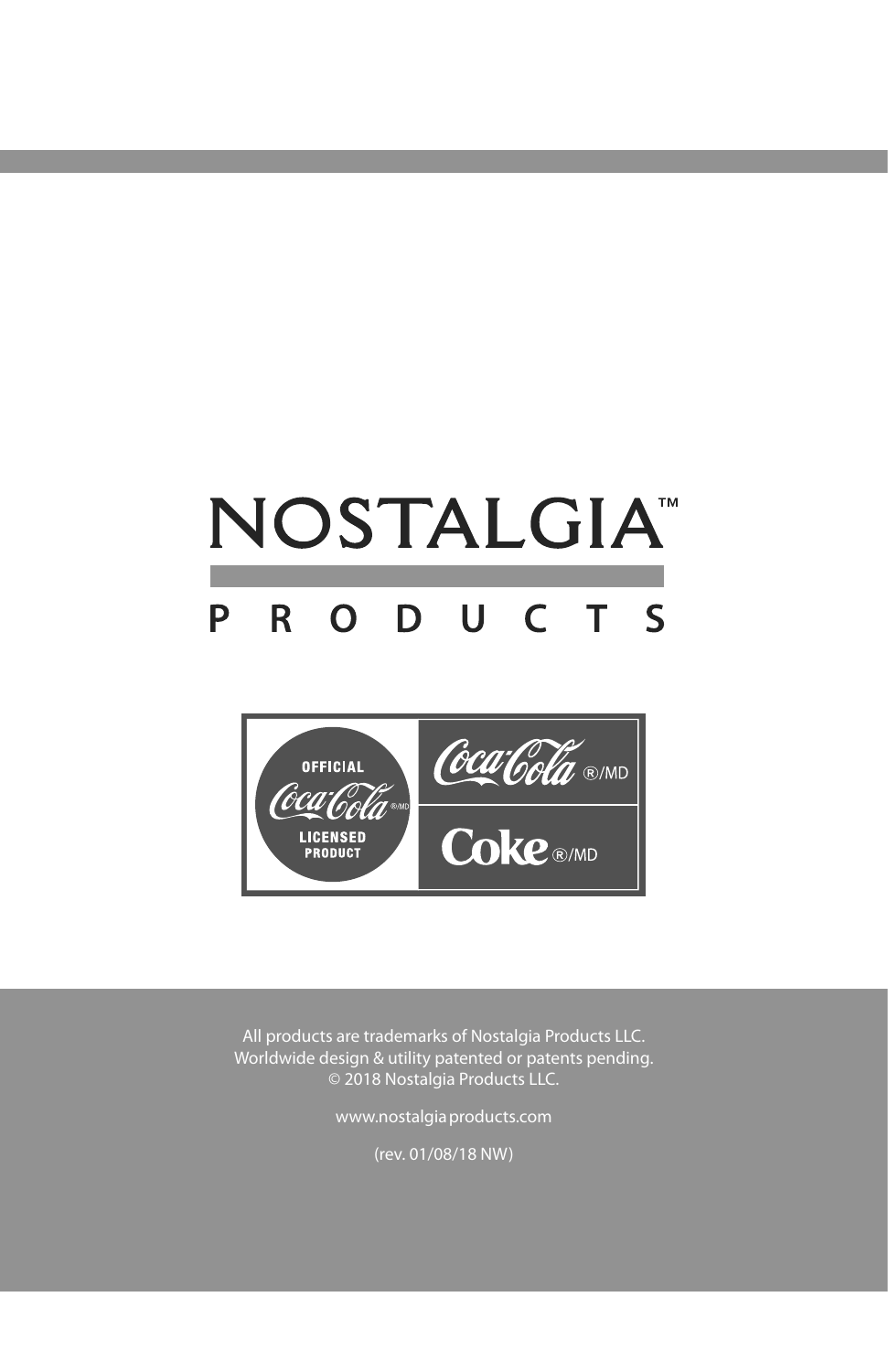# NOSTALGIA<sup>®</sup>



### **Coca-Cola® Slush Machine Coca-Cola® Máquina de Hielo Picado Coca-Cola® Machine à Barbotine**

Instructions and Recipes Instrucciones y Recetas Instructions et Recettes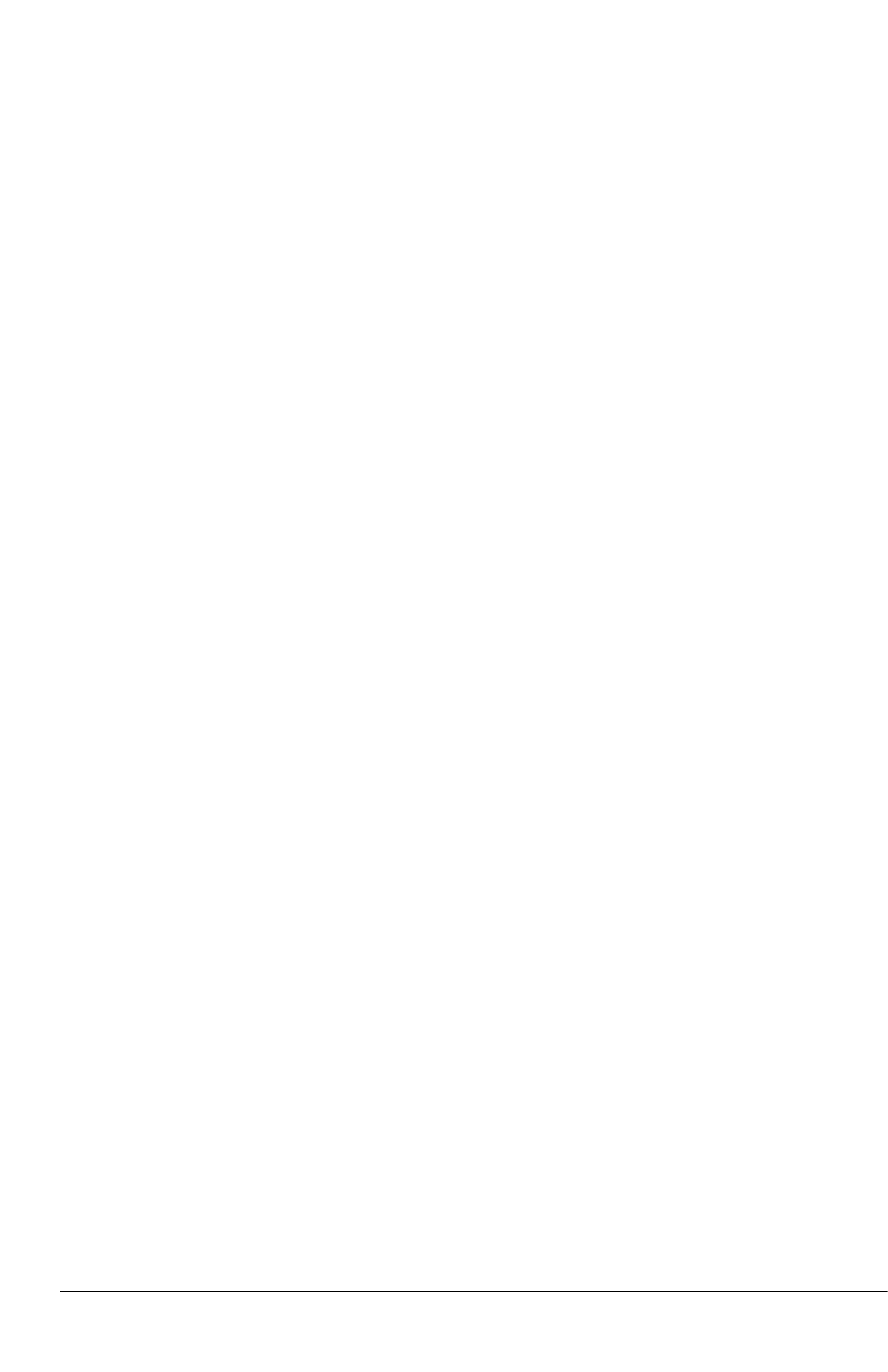### Make every day a party! Visit **www.nostalgiaproducts.com** for more fun products.

## **CONTENTS**

## **SAFETY**

### Your safety and the safety of others is very important.

We have provided many important safety messages in this manual and on your appliance. Always read and obey all safety messages.



This is the safety alert symbol.

This symbol alerts you to potential hazards that can cause serious injury to you and others.

All safety messages will follow the safety alert symbol.

All safety messages will tell you what the potential hazard is, tell you how to reduce the chance of injury, and tell you what can happen if the instructions are not followed.

#### **Appliance Specifications:** 120 Volts, 60 Hz

20 Watts



THIS PRODUCT IS FOR USE IN 120 V OUTTLET ONLY.

Refer to **www.nostalgiaproducts.com/user-manuals/** for the most updated manual.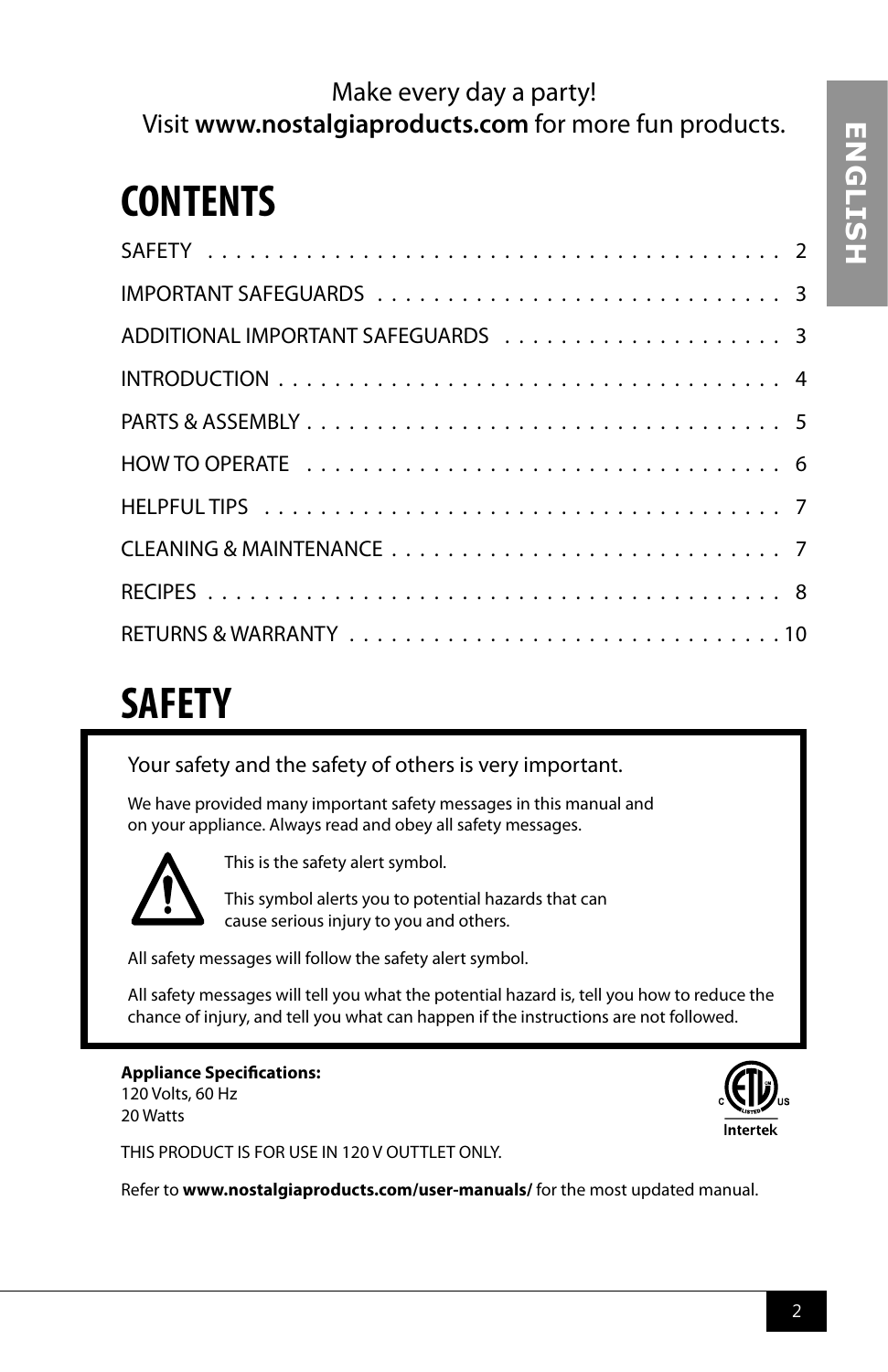## **IMPORTANT SAFEGUARDS**

**A person who has not read and understood all operating and safety instructions is not qualified to operate this appliance. All users of this appliance must read and understand this Instruction Manual before operating or cleaning this appliance.**

**When using electrical appliances, basic safety precautions should always be followed, including:**

### **1. Read all instructions before operating this appliance.**

- 2. DO NOT TOUCH the hot surfaces. Use handles or knobs.
- 3. This appliance is NOT A TOY.
- 4. Unsupervised young children and cognitively challenged individuals should never operate this appliance.
- 5. Close supervision is necessary when any appliance is used by or near children.
- 6. To protect against electrical shock do not immerse cord, plug or any part of this appliance in water or other liquids.
- 7. Unplug from outlet when not in use, before removing parts and before cleaning. Allow to cool before putting on or taking off any parts, and before cleaning.
- 8. DO NOT operate any appliance with a damaged cord or plug, or after the appliance malfunctions, or if the appliance has been damaged in any manner. Return the appliance to the nearest repair shop for examination, repair or adjustment.
- 9. The manufacturer does not recommend the use of accessory attachments other than what is provided by the manufacturer. Use of attachments may cause injuries.
- 10. DO NOT use the appliance for other than its intended use.
- 11. DO NOT use outdoors. FOR HOUSEHOLD USE ONLY.
- 12. DO NOT place on or near a hot gas or electric burner, or in a heated oven.
- 13. DO NOT let cord hang over edge of table or counter, or touch hot surfaces.
- 14. NEVER leave unit unattended while in use or when plugged into an outlet.
- 15. Extreme caution must be used when moving an appliance containing hot food.
- 16. Always attach plug to appliance first, then plug cord in the wall outlet. To disconnect, turn any control to "off," then remove plug from wall outlet.

## **ADDITIONAL IMPORTANT SAFEGUARDS**

### **Operating Safety Precautions**

- 1. NEVER put fingers or utensils into feed or discharge areas.
- 2. Keep hands and utensils out of container while blending to reduce the risk of severe personal injury or damage to the unit.
- 3. Check inside of the Blending Chamber for foreign objects prior to use.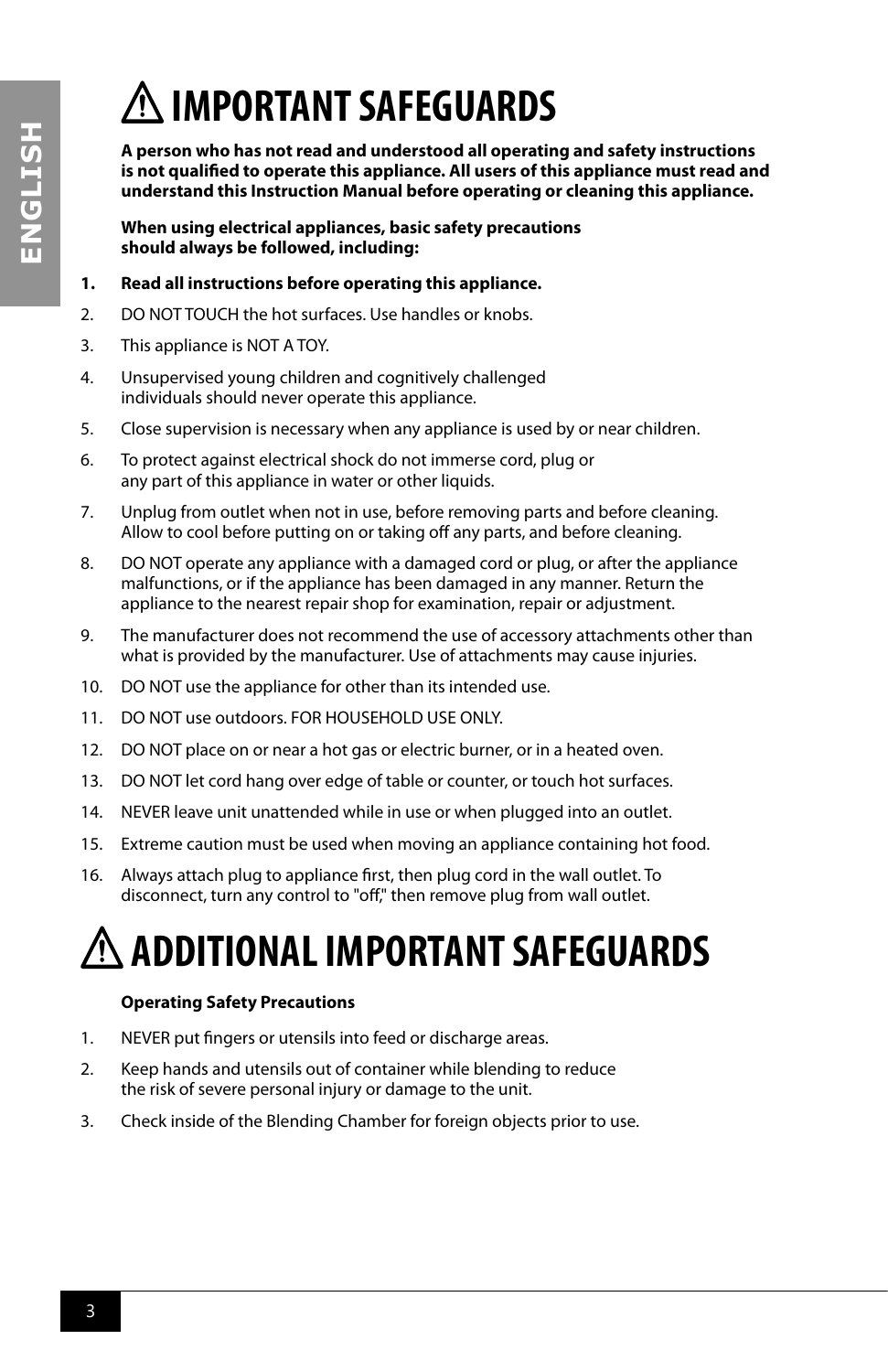### **Instructions for the Electrical Cord and Plug**

- 1. This appliance has a polarized plug (one blade is wider than the other). To reduce the risk of electrical shock, this plug is intended to fit into a polarized outlet only one way. **If the plug does not fit fully into the outlet, reverse the plug. If it still does not fit, contact a qualified electrician. Do not attempt to modify the plug in any way.**
- 2. A short power supply cord is provided to reduce the risk resulting from becoming entangled or tripping over a long cord.
- 3. If a long detachable power-supply cord or extension cord is used:
	- Extension cords can be used if care is exercised in their use.
	- The marked electrical rating of the cord or extension cord should be at least as great as the electrical rating of the appliance.
	- When using a longer cord or extension cord, make sure that the cord does not drape over a countertop or tabletop where it can be pulled on or tripped over unintentionally.
- 4. The manufacturer does not recommend using this machine in countries that do not support 120V AC even if a voltage adapter, transformer, or converter is in use.

## **SAVE THESE INSTRUCTIONS! INTRODUCTION**

Thank you for purchasing the COCA-COLA® SLUSH MACHINE from Nostalgia™! This frozen drink maker will add thirst-quenching fun to any occasion! It not only makes fantastic frozen soda drinks, but can also mix up batches of your other favorite frosty beverages such as daiquiris and fruit-flavored slushes for the kids!

Your COCA-COLA® SLUSH MACHINE has a generous, one quart (32-ounce), clear mixing chamber and is ideal for small groups. It features an attractive, slim, upright design that will take a limited amount of space on the counter.

#### **Features include:**

- Tank detaches from base for easy cleanup
- Cup rest also catches drips
- Easy pour spout & convenient cord storage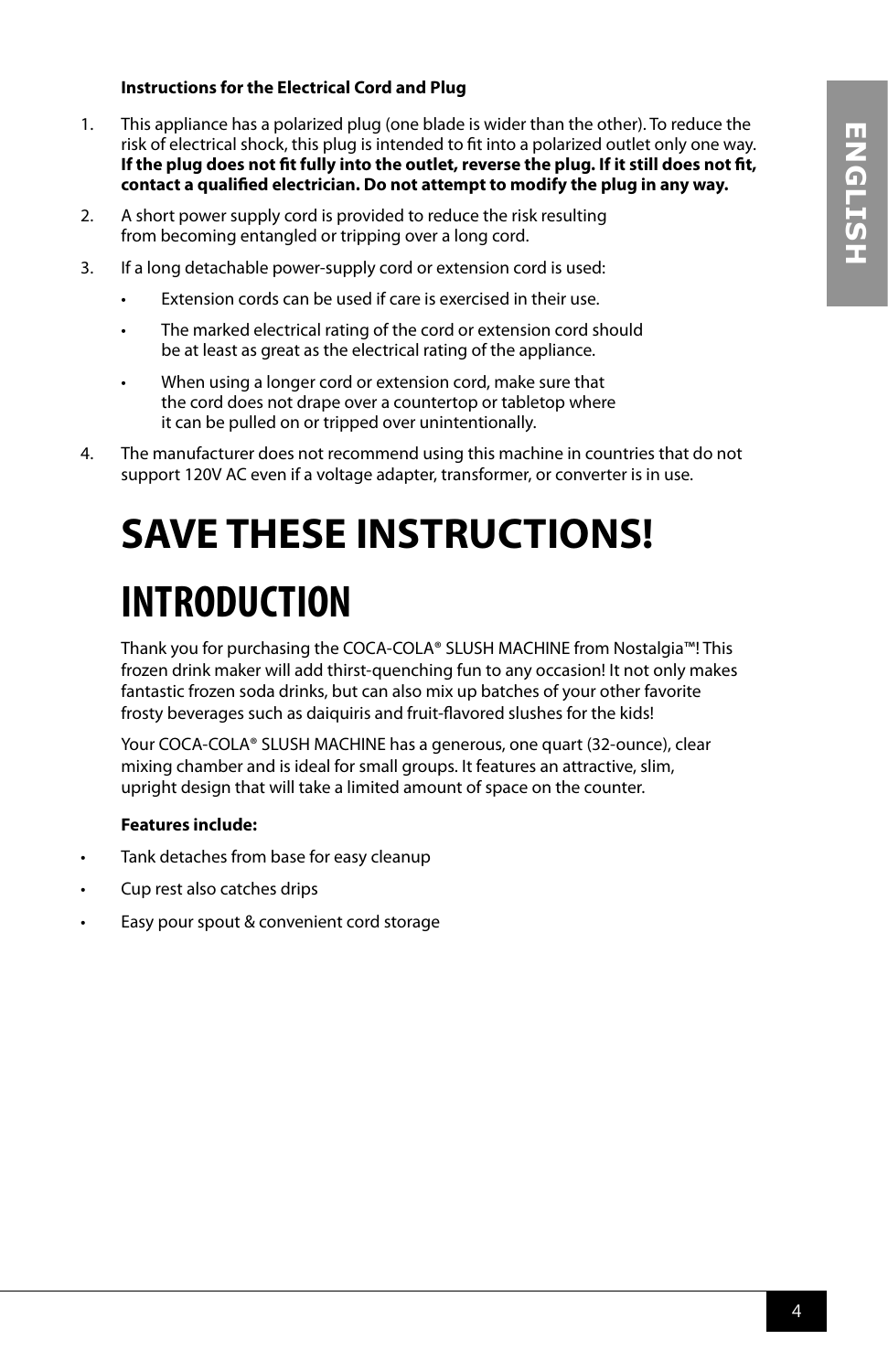## **PARTS & ASSEMBLY**

### **Parts**



### **After Taking the Unit Out of the Box**

Wipe down the COCA-COLA® SLUSH MACHINE exterior with a clean, non-abrasive cloth or sponge. Thoroughly wash Blending Chamber, Aluminum Cylinder, Cylinder Cage and Lid in warm, sudsy water and thoroughly dry. DO NOT put the Base in water.

### **Assembly**

- 1. After drying, firmly attach Blending Chamber to Base by placing the Blending Chamber on top of Base. If Blending Chamber is attached properly, it will be aligned with Base so that the Spout is over the Drip Tray.
- 2. Next, put Mixing Mechanism inside of Aluminum Cylinder and put Aluminum Cylinder inside of Cylinder Cage. Then place Cylinder assembly inside of Blending Chamber.

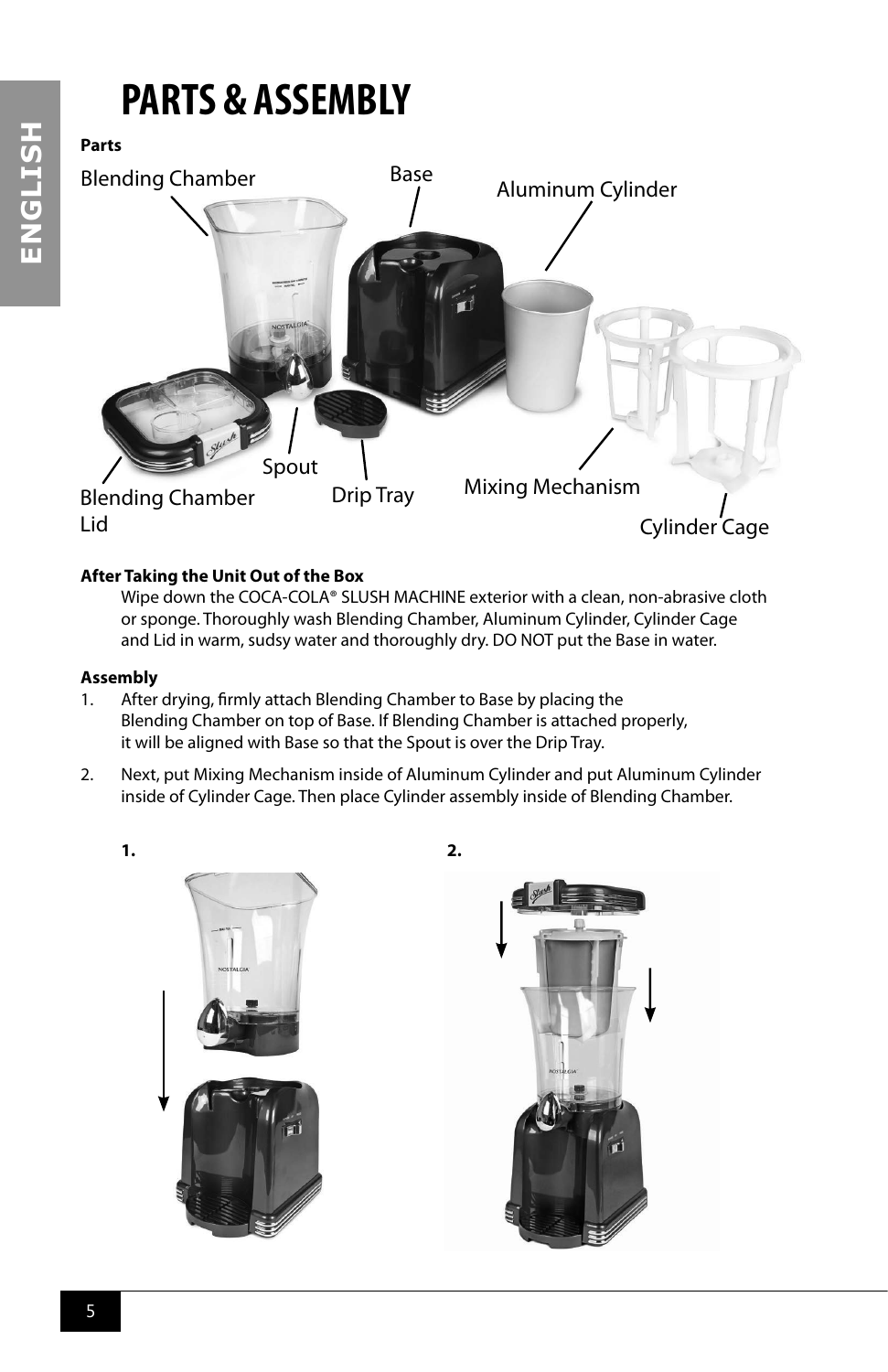## **HOW TO OPERATE**

- 1. First, find a stable, waterproof surface near an electrical outlet before starting. Make sure the cord is away from any water source.
- 2. DO NOT place the COCA-COLA® SLUSH MACHINE near the edge of a table or countertop.
- 3. Remove the Blending Chamber Lid by pinching the lock tab together while lifting up on the Lid and carefully unhinging the front.
- 4. Fill the Aluminum Cylinder with small or broken pieces of ice through opening labeled ICE AND SALT, to within 1 inch of the Aluminum Cylinder top. Ensure that the Spout is in the closed position to avoid spillage.
- 5. Add  $\frac{1}{2}$  cup of regular table salt and  $\frac{1}{2}$  cup of water in the Aluminum Cylinder (be sure to add salt first then water in order to mix well). Salt is necessary for the freezing process. It may take ½ cup of salt or more for your slush to freeze properly. Return the Lid to Blending Chamber, making sure it is aligned properly over the mixing mechanism, locked down securely to the clear mixing chamber, and lid is latched securely.
- 6. Slide the ON/OFF switch back to FREEZE to turn the unit on and begin the slush making process. DO NOT turn the unit OFF during use as the Aluminum Cylinder may freeze.
- 7. Pour your selected beverage directly into the unit through the molded square indention located on the top of your COCA-COLA® SLUSH MACHINE. DO NOT fill beyond the MAX FILL line (approximately 1 qt. of liquid). **Sugar-free beverages and alcoholic beverages will not freeze. DO NOT use them in the machine.**

**NOTE:** Do not use the slush maker to freeze liquids without any sugar (such as water), as this may damage the appliance. Water will freeze very quickly to the exterior of the ice cylinder and could damage the unit.

8. Allow the mixture to blend for up to 15 minutes until you reach the desired slush consistency.

**NOTE:** You can continually add ice and salt to the unit as you are creating slush by dropping ice and salt into the round, open hole in the Lid above the Aluminum Cylinder. DO NOT exceed filling the Aluminum Cylinder 1 inch from the top as there is a risk that the slush mixture will become contaminated with salt.

9. When mixture reaches desired consistency, place cup under Spout and slide the ON/OFF switch forward to DISPENSE. Turn the slush dispenser handle to the right to dispense drink. Keep unit running until all slush has been dispensed. Be sure to turn handle back to CLOSE after filling each cup.

**NOTE:** If slush gets too thick, or does not dispense well, add more liquid to the mixing chamber opening.





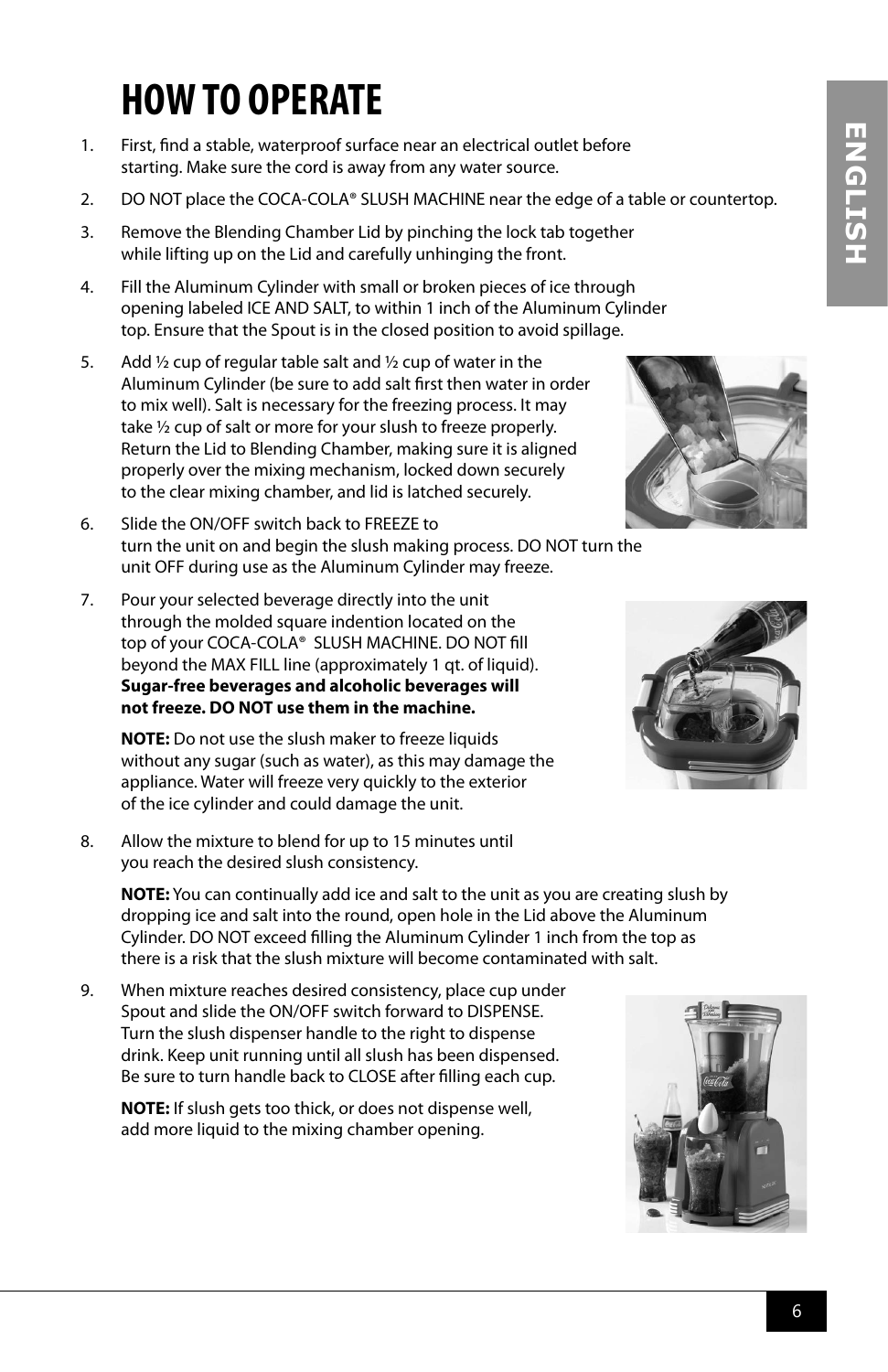## **HELPFUL TIPS**

- If Spout is stiff during first use, apply more force to turn the knob.
- Add more liquid to Blending Chamber if vacuum occurs around Cylinder during use.
- Blending Chamber must be firmly attached to Base or unit will not turn on.
- A towel placed under your COCA-COLA® SLUSH MACHINE, will help with clean-up. You should expect some dripping.
- DO NOT store slush drinks in freezer or fridge. They should be consumed immediately.
- REMINDER: 32 ounces of liquid does not produce 32 ounces of slush. You are creating slush and the liquid has solidified into ice.

### **Liquids**

- Drinks with a high sugar or corn syrup base will crystallize faster and produce a thicker slush than those with milk or lower sugar content. Carbonated drinks will set up slower and will not be as thick.
- We recommend adding pre-chilled liquid to yourCOCA-COLA® SLUSH MACHINE. This will quicken the slush making process.
- **• Carbonated diet drinks and alcoholic beverages will not slush.**  DO NOT add alcohol until the slush is poured into glasses.
- DO NOT use stiff mixtures such as whipped cream or frozen liquids.

### **Mixture is Not Freezing**

- DO NOT operate the unit longer than required. If after 15 minutes the mixture has not yet achieved the slush consistency or has thawed again, do not continue. Possible reasons for mixture not chilling or freezing:
	- 1. The Aluminum Cylinder was not cold enough. Try adding more ice and salt. Salt is a critical part of the freezing process and you will need plenty of salt added to the ice for the slush to freeze properly.
	- 2. The mixture was too warm.
- 3. Alcohol was added to the mixture. DO NOT add alcohol until the slush is poured into glasses.

### **CLEANING & MAINTENANCE**

- 1. After using your COCA-COLA® SLUSH MACHINE, disconnect from electrical outlet. Remove plug by gripping the plug body and pulling out of the outlet. Never yank or twist cord to unplug the unit.
- 2. Thoroughly wash the Blending Chamber, Aluminum Cylinder, Cylinder Cage, Mixing Mechanism, Lid and Drip Tray in warm, sudsy water and thoroughly dry. DO NOT put the Base in water. When needed, use a damp, non-abrasive cloth to wipe exterior and then dry thoroughly.
- 3. Once washing and drying is complete, reassemble your COCA-COLA® SLUSH MACHINE.
- 4. NEVER immerse Base in water or put any parts in the dishwasher.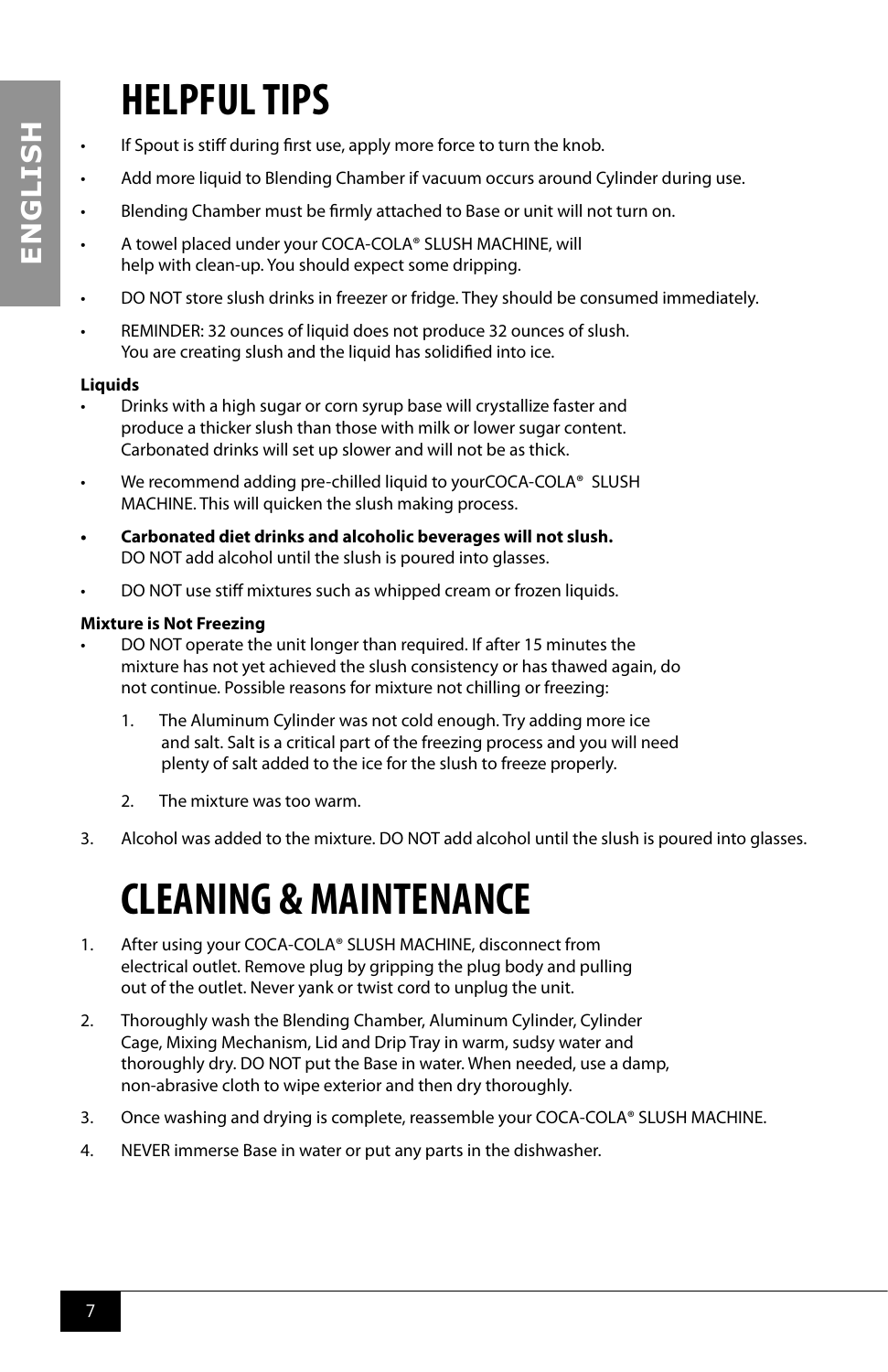## **RECIPES**

Use your imagination to create many different drinks with your COCA-COLA® SLUSH MACHINE. Here, you will find several recipes. You can adjust the ingredients to your particular taste, or create your own – so have fun! If you have a recipe for a drink made for one, your COCA-COLA® SLUSH MACHINE has the capacity for 4 – 8 oz. drinks – so remember to adjust your recipes accordingly.

**Suggested liquids:** lemonade, orange juice, fruit punch, apple juice, mixed berry fruit drinks, cola, lemon-lime soda, grape soda. DO NOT use diet sodas or drinks with sugar substitutes, as they will not freeze. You can also use gourmet syrups, margarita and daiquiri mix. DO NOT add alcohol until slush has been made, as alcohol does not freeze.

For each recipe below, fill the Aluminum Cylinder with ice and salt up to the max fill line. DO NOT exceed the max fill line.

|   | <b>BASIC MARGARITA</b>                    |                                                          |
|---|-------------------------------------------|----------------------------------------------------------|
| ۰ | 6 ounces of Tequila                       | Serves two or three                                      |
| ۰ | 3 ounces of Triple Sec                    | Add alcohol after blending Margarita Mix and Lime Juice. |
| ۰ | 3 Cups of<br>Margarita Mix                |                                                          |
| ۰ | 2 Shots of Freshly<br>Squeezed Lime Juice |                                                          |

Salt & Lime Wedge for Garnishing

### **STRAWBERRY MANGO MARGARITA**

- 3 ounces of Tequila
- 16 Ounces Mango Juice

Add alcohol after blending Strawberry Syrup and Mango Juice.

- 16 Ounces Strawberry Syrup
- Salt for Rimming Glass (optional)

### **ORANGE JULIUS SLUSH**

- 5 Ounces Rum
- 24 Ounces Orange Juice

Serves four

Serves two

- Add alcohol after blending Orange Juice and Pineapple Juice.
- 6 Ounces Pineapple Juice
- 4½ Ounces Vodka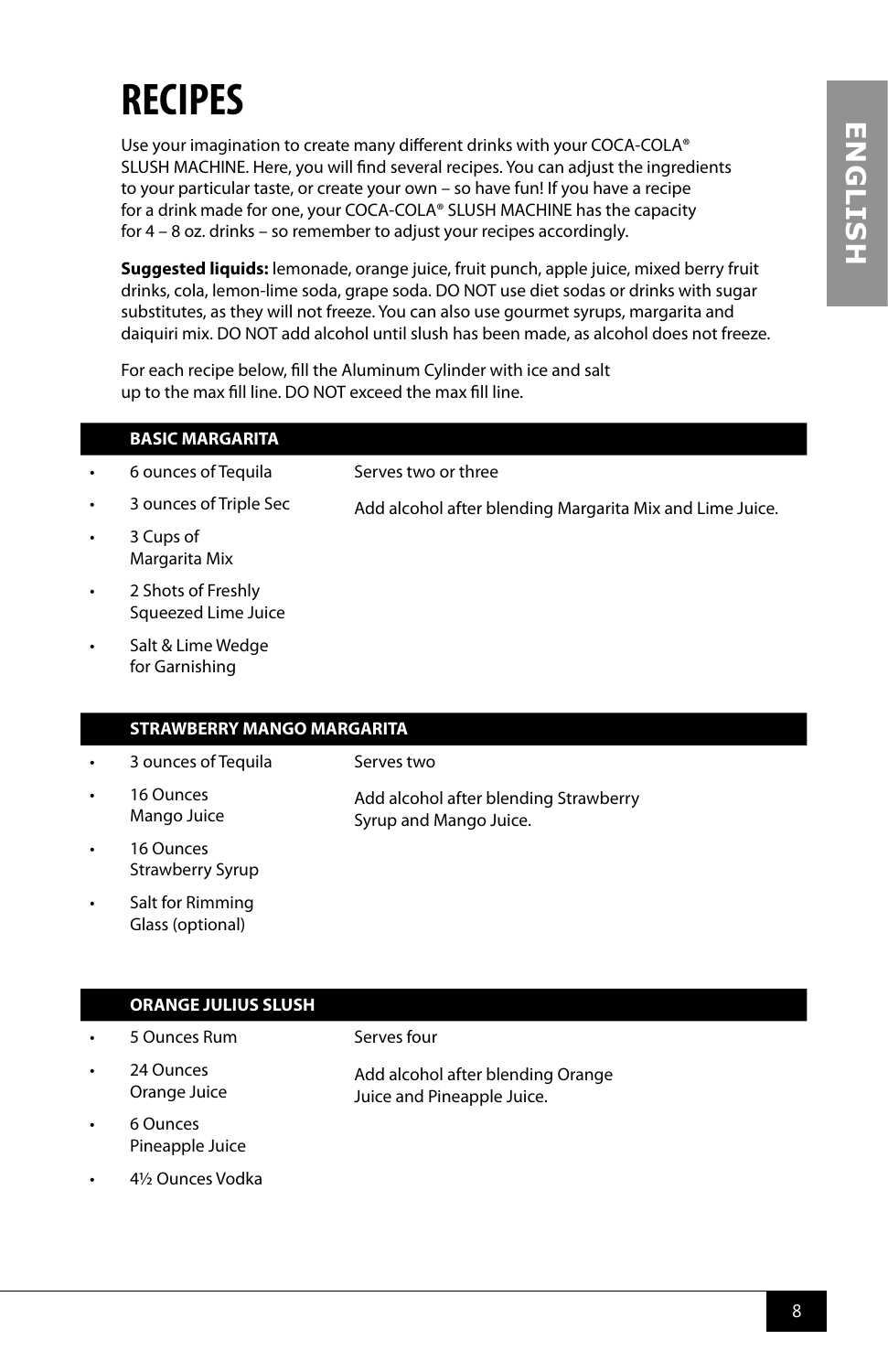### **APRICOT SMOOTHIE**

- 2 Ounces White Rum
- 1 Ounce Triple Sec 26 Ounces

Serves two

Serves four

Serves four

- Add alcohol after blending apricot juice and cream.
- Apricot Juice
- 1 Ounce Cream

### **GINGER FRUIT SLUSH**

- 8 Ounces Ginger Ale
- 8 Ounces Orange Juice
- 12 Ounces of Pineapple Juice

#### **BERRY SLUSH**

- 1¼ Cup Strawberry Juice
- 1¼ Cup Blueberry Juice
- 1 Cup Peach Juice
- ½ Cup Orange Juice
- 2 Tbsp. Lemon Juice

#### **STRAWBERRY DAIQUIRI**

- ½ Cup Simple Syrup
- <sup>1/2</sup> Cup Strawberry Syrup
- Serves four

Add Rum after blending juices and syrups.

- 
- $\frac{1}{8}$  Cup Lime Juice
- 1/2 Cup Lemon Juice
- <sup>3/4</sup> Cup Lemon-Lime Soda
- 3/4 Cup Rum

#### **GRAPEFRUIT SLUSH**

• 6 Ounces Grapefruit Juice Serves four

- 6 Ounces White Grape Juice
- 3 Cups Club Soda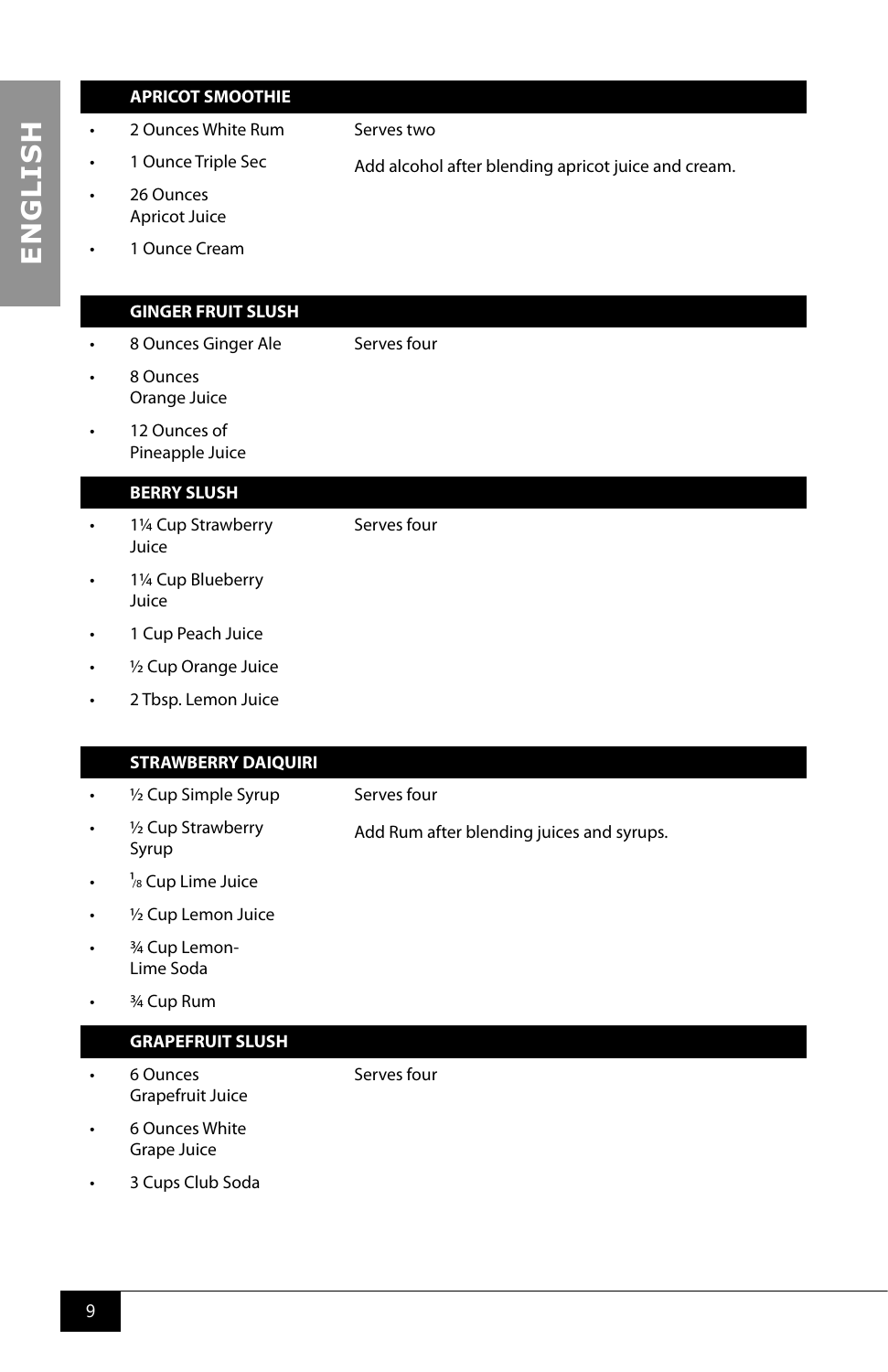## **RETURNS & WARRANTY**

SHOULD YOUR UNIT NOT WORK OR IF DAMAGED WHEN YOU FIRST TAKE IT OUT OF THE BOX, PLEASE RETURN IT TO THE PLACE OF PURCHASE IMMEDIATELY.

### **COCA-COLA® SLUSH MACHINE / RSM650COKE**

Should you have any questions, please contact us via email or at the customer service number listed below between the hours of 8:00 AM and 5:00 PM, Monday through Friday, Central Standard Time.

#### **Distributed by:**

Nostalgia Products LLC 1471 Partnership Dr. Green Bay, WI 54304-5685 Customer Service Phone: (920) 347-9122 Web: www.nostalgiaproducts.com

#### **Customer Service Inquiry**

To submit a Customer Service inquiry, go to www.nostalgiaproducts.com and fill out the Customer Service Inquiry form and click the Submit button.

A representative will contact you as soon as possible.

#### **Product Warranty Terms**

Nostalgia Products LLC (the "Company") hereby warrants that for a period of one (1) year from the date of original purchase, this product will be free of defects in material and workmanship under normal home use, provided that the product is operated and maintained in accordance with the operating instructions. As the sole and exclusive remedy under this warranty, the Company will at its discretion either repair or replace the product found to be defective, or issue a refund on the product during the warranty period. This warranty is only available to the original retail purchaser of the product from the date of initial retail purchase, and is only valid with the original sales receipt, as proof of purchase date is required to obtain warranty benefits. All warranty claims must be brought to the attention of the Company within the warranty period and no later than 30 days of the failure to perform. This warranty does not cover normal wear or damage caused by shipping, mishandling, misuse, accident, alteration, improper replacement parts, or other than ordinary household use. You may be required to return the product (with shipping prepaid by you) for inspection and evaluation. Return shipping costs are not refundable. The Company is not responsible for returns damaged or lost in transit. Unless otherwise specifically permitted by the operating instructions, this warranty applies to indoor household use only. In order to obtain service under this warranty, please contact the Company at the telephone number listed above or by filling out the Customer Service Inquiry Form located at www.nostalgiaproducts.com. Warranty valid only in USA and Canada.

This warranty is in lieu of all other warranties, expressed or implied, including warranties of merchantability and fitness for a particular purpose, which are hereby excluded to the extent permitted by law. In no event shall the Company be liable for any indirect, incidental, consequential, or special damages arising out of or in connection with this product or the use thereof. Some states, provinces or jurisdictions do not permit the exclusion or limitation of incidental or consequential damages, so the foregoing exclusion or limitation may not apply to you.

#### **This warranty does not apply to re-manufactured merchandise.**

Please read the operating instructions carefully. Failure to comply with the operating instructions will void this warranty.

#### **For more information, visit us online at www.nostalgiaproducts.com.**

Like us on Facebook at www.facebook.com/NostalgiaElectrics. Follow our boards on Pinterest at www.pinterest.com/nostalgiaelctrx. Tweet along with us on Twitter at www.twitter.com/NostalgiaElctrx.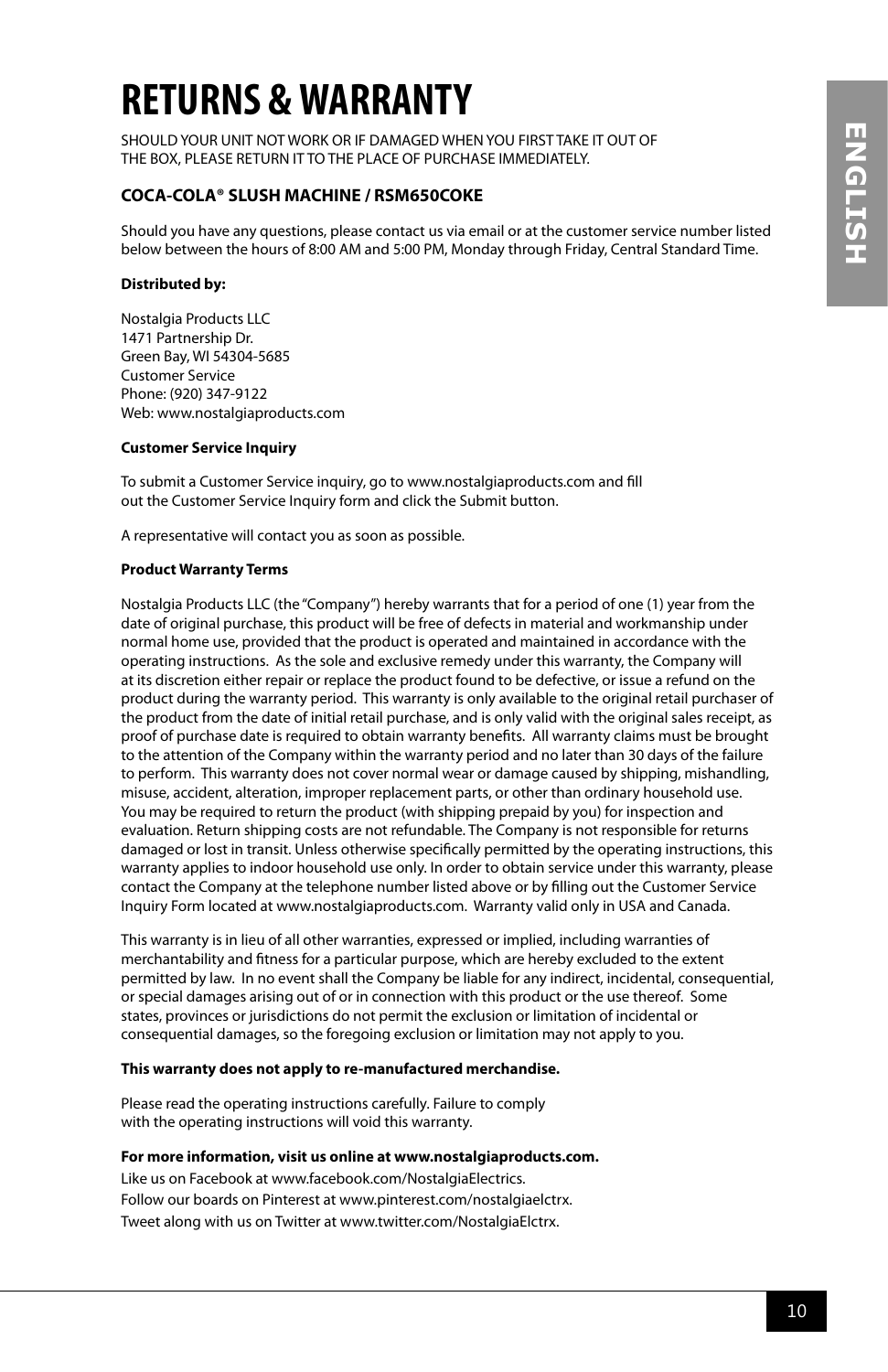¡Convierta todos los días en una fietsa! Visite **www.nostalgiaproducts.com** para ver más productos divertidos.

### **CONTENIDO**

| SALVAGUARDIAS IMPORTANTES ADICIONALES 12 |
|------------------------------------------|
|                                          |
|                                          |
|                                          |
|                                          |
|                                          |
|                                          |
|                                          |

## **SEGURIDAD**

Su seguridad y la de otras personas es muy importante.

Hemos proporcionado numerosos mensajes de seguridad importantes en este manual y en su electrodoméstico. Siempre lea y obedezca todos los mensajes de seguridad.



Este es el símbolo de alerta de seguridad.

Este símbolo le avisa de los peligros potenciales que pueden matar o herir a otros.

Todos los mensajes de seguridad estarán antecedidos por el símbolo de alerta.

Todos los mensajes de seguridad le dirán de qué peligro potencial se trata, cómo reducir la posibilidad de lesiones y qué puede ocurrir si no se obedecen las instrucciones.

### **Especificaciones del Electro Doméstico:**

120 Volts, 60 Hz 20 Watts, Aprobado por la ETL

ESTE PRODUCTO SÓLO DEBE USARSE CON UN TOMACORRIENTE DE 120V AC.

Visite **www.nostalgiaproducts.com/user-manuals/** para ver el manual más actualizado.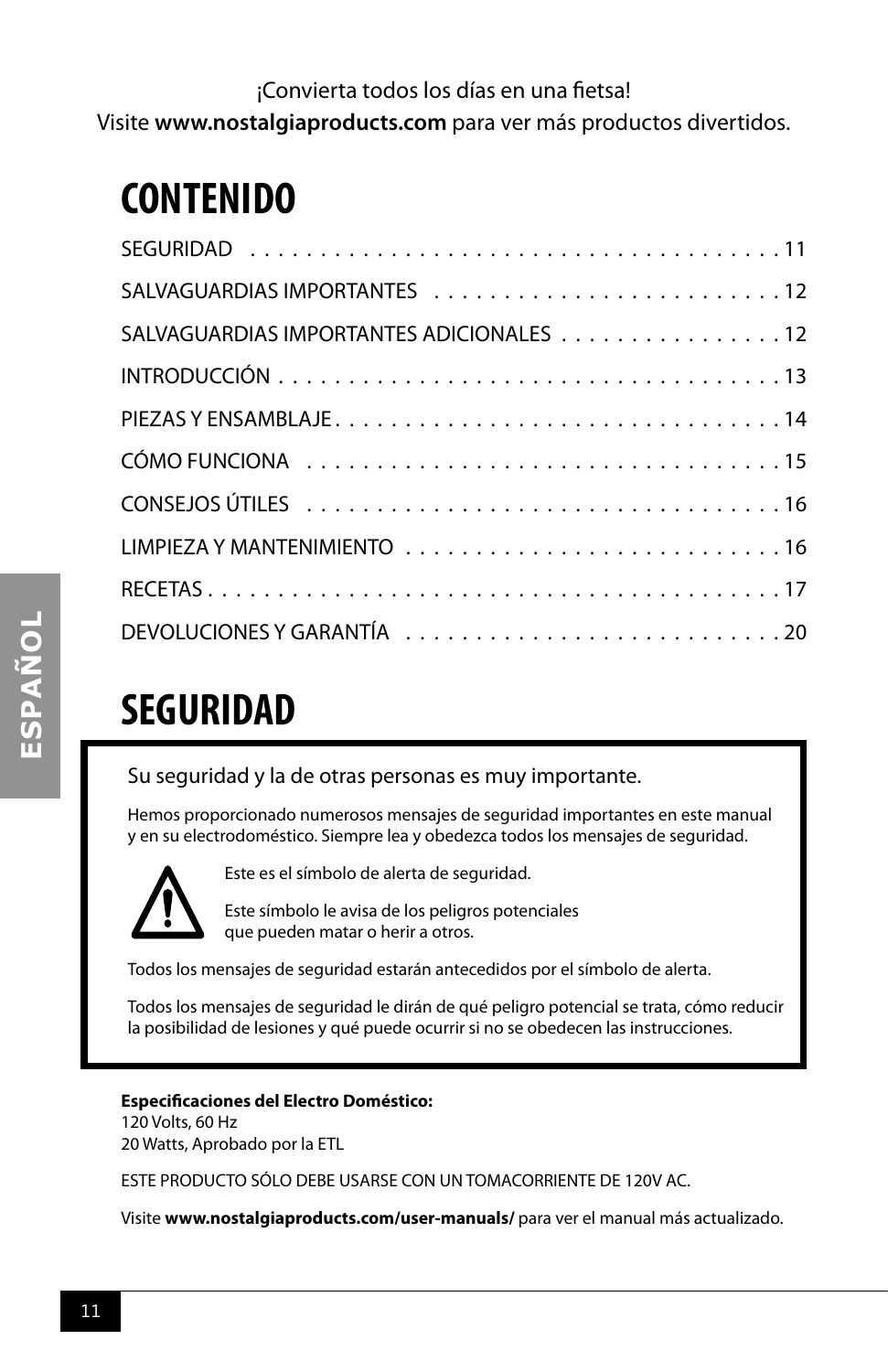## **SALVAGUARDIAS IMPORTANTES**

**Una persona que no haya leído y comprendido todas las instrucciones de uso y seguridad no está calificada para utilizar este aparato. Todos los usuarios de este dispositivo deben leer y comprender este Manual de instrucciones antes de utilizar o limpiar este aparato.**

**Cuando utiliza aparatos eléctricos, siempre se deben seguir algunas medidas básicas de seguridad que incluyen las siguientes:**

- **1. Lea todas las instrucciones antes de utilizar este aparato.**
- 2. NO TOQUE las superficies calientes. Use agarraderas o mangos.
- 3. Este aparato NO ES UN JUGUETE.
- 4. Los niños pequeños sin supervisión y las personas con limitación cognitiva nunca deben utilizar este aparato.
- 5. Una supervisión estricta se requiere cuando un aparato se use por niños o cerca de ellos.
- 6. Como medida de protección contra el riesgo de descarga eléctrica, no sumerja el cable, los enchufes ni ninguna otra parte de la unidad en agua ni en otros líquidos.
- 7. Desconéctelo del tomacorriente cuando no esté en uso, antes de retirar piezas y antes de la limpieza. Déjelo enfriar antes de colocar o retirar cualquiera de las piezas, y antes de la limpieza.
- 8. NO utilice ningún aparato con el cable o el enchufe dañados, ni si el aparato tiene desperfectos o SI se ha dañado de cualquier manera. Devolver el aparato al taller de reparación más cercano para su reparación o ajuste.
- 9. El fabricante no recomienda el uso de otros aditamentos o accesorios diferentes a los proporcionados por el fabricante. El uso de accesorios puede provocar lesiones.
- 10. NO utilice el aparato para otros usos que no haya sido diseñado.
- 11. NO utilice el aparato al aire libre. SOLO PARA USO DOMÉSTICO.
- 12. NO lo coloque sobre o cerca de una hornilla eléctrica o gas caliente, o en un horno caliente.
- 13. NO permita que el cable cuelgue sobre el borde de la mesa o del mostrador, ni que toque superficies calientes.
- 14. NUNCA deje la unidad desatendida mientras esté en uso o cuando esté enchufada a una toma de corriente.
- 15. Debe ser extremadamente cuidadoso al mover cualquier aparato con comida caliente.
- 16. Siempre conecte primero el enchufe al aparato, luego enchufe el cable a la toma de corriente. Para desconectar, mueva todos los controles a "apagar" y luego retire el enchufe del tomacorriente.

## **SALVAGUARDIAS IMPORTANTES ADICIONALES**

### **Precauciones de seguridad operativa**

- 1. NUNCA ponga los dedos ni coloque utensilios en las áreas de alimentación o descarga.
- 2. Mantenga las manos y los utensilios fuera del recipiente mientras bate para reducir el riesgo de lesiones graves o de daños a la unidad.
- 3. Revise dentro del vaso mezclador para ver si tiene objetos extraños antes del uso.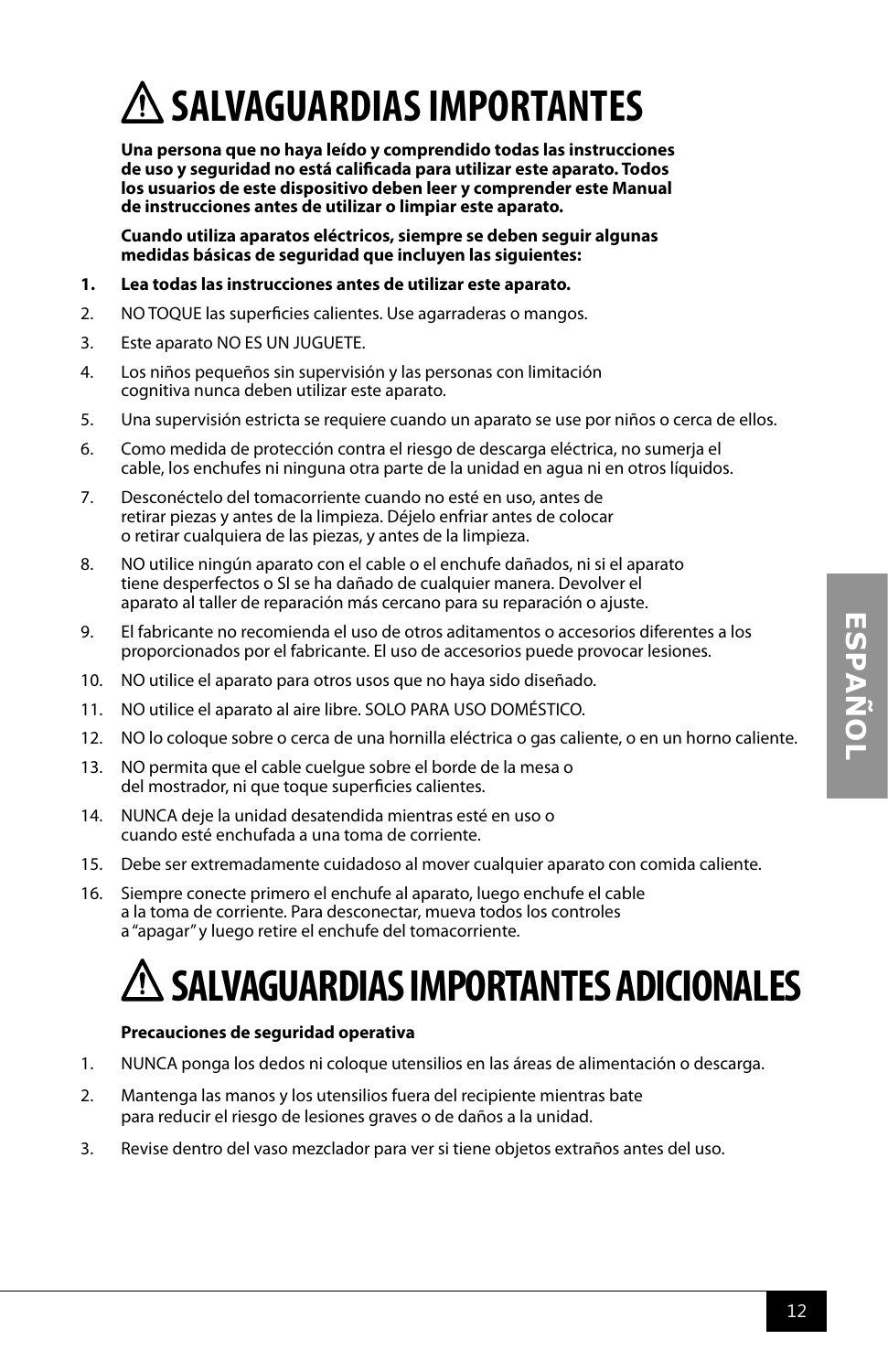#### **Instrucciones para el cable eléctrico y el enchufe**

- 1. RIESGO DE DESCARGA ELÉCTRICA: El incumplimiento de estas instrucciones puede resultar en la muerte, incendio o descarga eléctrica.
	- Enchufe en un tomacorrientes de 3 patas con conexión a tierra.
	- NO retire la patilla de conexión de tierra.
	- NO utilice un adaptador.
	- NO utilice un cable de extensión.
- 2. La unidad DEBE conectarse a tierra. En caso de un corto circuito, la conexión a tierra reduce el riesgo de descarga eléctrica al proporcionar un cable de escape para la corriente eléctrica. Esta unidad está provista de un cable que tiene un cable a tierra con un enchufe a tierra. Se debe enchufar en un tomacorriente de pared instalado apropiadamente y conectado a tierra.
- 3. ADVERTENCIA: El uso incorrecto de la toma de tierra puede resultar en riesgo de sufrir una descarga eléctrica. **Si el enchufe no entra completo en el tomacorriente, contacte a un electricista calificado. No trate de modificar el enchufe de ninguna manera.**
- 4. Se provee un cable de alimentación corto para reducir el riesgo resultante de enredarse o tropezar con un cable largo.

El fabricante no recomienda el uso de esta máquina en países que no admiten 120V CA incluso si se está usando un adaptador, transformador o convertidor de voltaje.

## **¡GUARDE ESTAS INSTRUCCIONES! INTRODUCCIÓN**

¡Gracias por comprar la MÁQUINA DE HIELO PICADO de Nostalgia™! La MÁQUINA DE HIELO PICADO es una máquina de bebidas heladas que aportará diversión al combatir la sed ¡en cualquier ocasión! La MÁQUINA DE HIELO PICADO no sólo prepara fantásticas bebidas congeladas, sino que también prepara otras mezclas y sus bebidas heladas favoritas como por ejemplo ¡daiquiris y jugos para los niños!

Su MÁQUINA DE HIELO PICADO cuenta con un generoso vaso mezclador transparente de 32 onzas (1 litro) y es ideal para grupos pequeños. Tiene un diseño atractivo, delgado y vertical que ocupará un lugar muy pequeño sobre la mesada.

### **Sus características son:**

- El recipiente se separa de la base para su fácil limpieza
- El lugar donde se apoya la copa también recoge lo que gotea
- Pico vertedor fácil de usar y práctico guardado del cable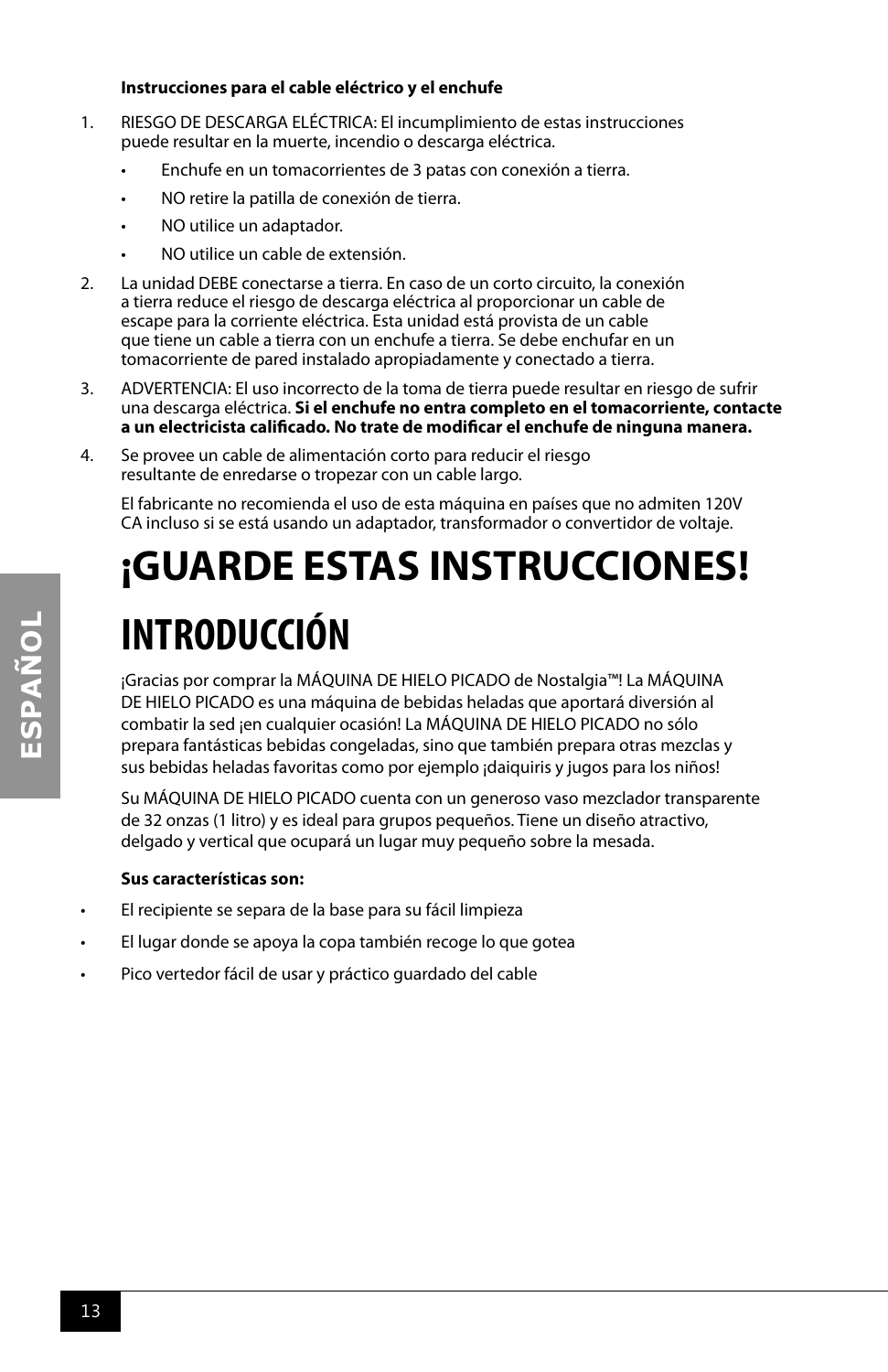## **PIEZAS Y ENSAMBLAJE**

**Partes**



### **Luego de Sacar la Unidad de la Caja**

Limpie la parte exterior de la MÁQUINA DE HIELO PICADO con un trapo o esponja limpios, no abrasivos. Lave bien el Vaso Mezclador, el Cilindro de Aluminio, la Jaula del Cilindro y la Tapa con agua tibia y jabón y seque bien. NO ponga la Base en agua.

#### **Armado**

- 1. Luego de secar, sujete el Vaso Mezclador firmemente a la Base colocando el Vaso Mezclador sobre la parte de arriba de la Base. Si el Vaso Mezclador está bien sujeto, quedará alineado a la Base, el Pico quedará encima de la Bandeja de Goteo.
- 2. Coloque el Mecanismo para Mezclar dentro del Cilindro de Aluminio y coloque el Cilindro de Aluminio dentro de la Jaula del Cilindro. Luego coloque el Cilindro armado dentro del Vaso Mezclador.





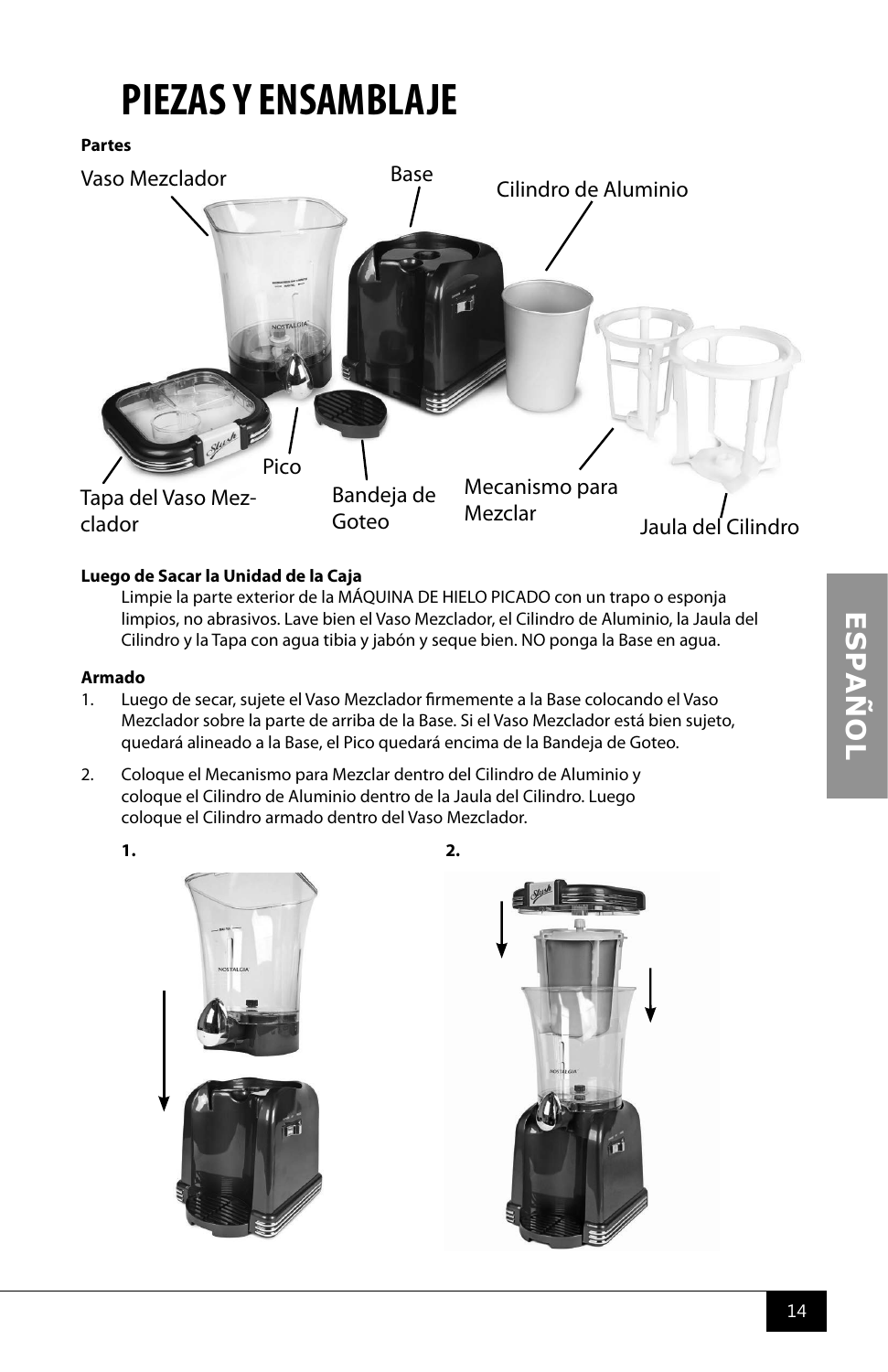## **CÓMO FUNCIONA**

- 1. Primero, encuentre una superficie estable cerca de un tomacorriente eléctrico. Asegúrese de que el cable esté alejado de cualquier fuente de agua.
- 2. NO apoye la MÁQUINA DE HIELO PICADO cerca del borde de una mesa o de una mesada.
- 3. Retire la Tapa del Vaso Mezclador apretando la pestaña de la traba mientras levanta la Tapa y desenganche el frente con cuidado.
- 4. Llene el Cilindro de Aluminio con pedazos pequeños o partidos de hielo por la abertura que contiene la etiqueta ICE AND SALT (Hielo y Sal), 1 pulgada hacia adentro de la parte superior del Cilindro de Aluminio. Asegúrese de que el Pico esté en posición cerrada para evitar derrames.
- 5. Agregue 1/2 taza de sal de mesa regular y ½ taza de agua en el Cilindro de Aluminio (asegúrese de agregar primero la sal y luego el agua para mezclar bien). La sal es necesaria para el proceso de congelamiento. Podría ser necesaria ½ taza de sal o más para que el aguanieve se congele bien. Vuelva a poner la Tapa en el Vaso Vertedor, asegurándose que esté todo alineado correctamente sobre el mecanismo para mezclar, que esté bien trabado sujeto al vaso transparente para mezclar y tapa queda bien cerrada.
- 6. Vuelva a deslizar el interruptor ON/OFF (Encendido/Apagado) en FREEZE (Congelar) para encender la unidad y comenzar el proceso para hacer aguanieve. NO apague la unidad (OFF) durante el uso ya que el Cilindro de Aluminio podría congelarse.
- 7. Vierta su bebida seleccionada directamente en la unidad a través de las marcas cuadradas moldeadas ubicadas en la parte superior de su MÁQUINA DE HIELO PICADO. NO llene más allá de la línea MAX FILL (Llenado Máximo) (aproximadamente 1 cuarto de líquido). **). Las bebidas sin azúcar y alcohólicas no se congelarán NO las use en la máquina.**

**NOTA:** No use la máquina de hielo picado para congelar líquidos sin azúcar (como por ejemplo agua) ya que podría dañar el aparato. El agua se congelará muy rápido en el exterior del cilindro del hielo y podría dañar la unidad.

8. Deje que la mezcla se bata hasta por 15 minutos hasta alcanzar la consistencia de aguanieve deseada.

**NOTA:** Podrá ir agregando hielo y sal continuamente a la unidad mientras crea aguanieve arrojando hielo y sal en el orificio redondo abierto de la Tapa que se encuentra sobre el Cilindro de Aluminio. NO llene más de 1 pulgada desde la parte superior del Cilindro de Aluminio ya que existe el riesgo de que la mezcla de aguanieve se mezcle con sal.

9. Cuando la mezcla alcance la consistencia deseada, coloque la copa debajo del Pico y deslice el interruptor ON/OFF (Encendido/ Apagado) hacia adelante en DISPENSE (SERVIR). Gire la manija del dispensador de aguanieve hacia la derecha para servir la bebida. Mantenga la unidad funcionando hasta que se haya servido toda el aguanieve. Asegúrese de volver a girar la manija hacia la posición CLOSE (Cerrar) luego de llenar cada copa.

**NOTA:** Si el aguanieve está muy espesa o si no se sirve bien, agregue más líquido en la abertura del vaso para mezclar.

**ESPAÑOL**





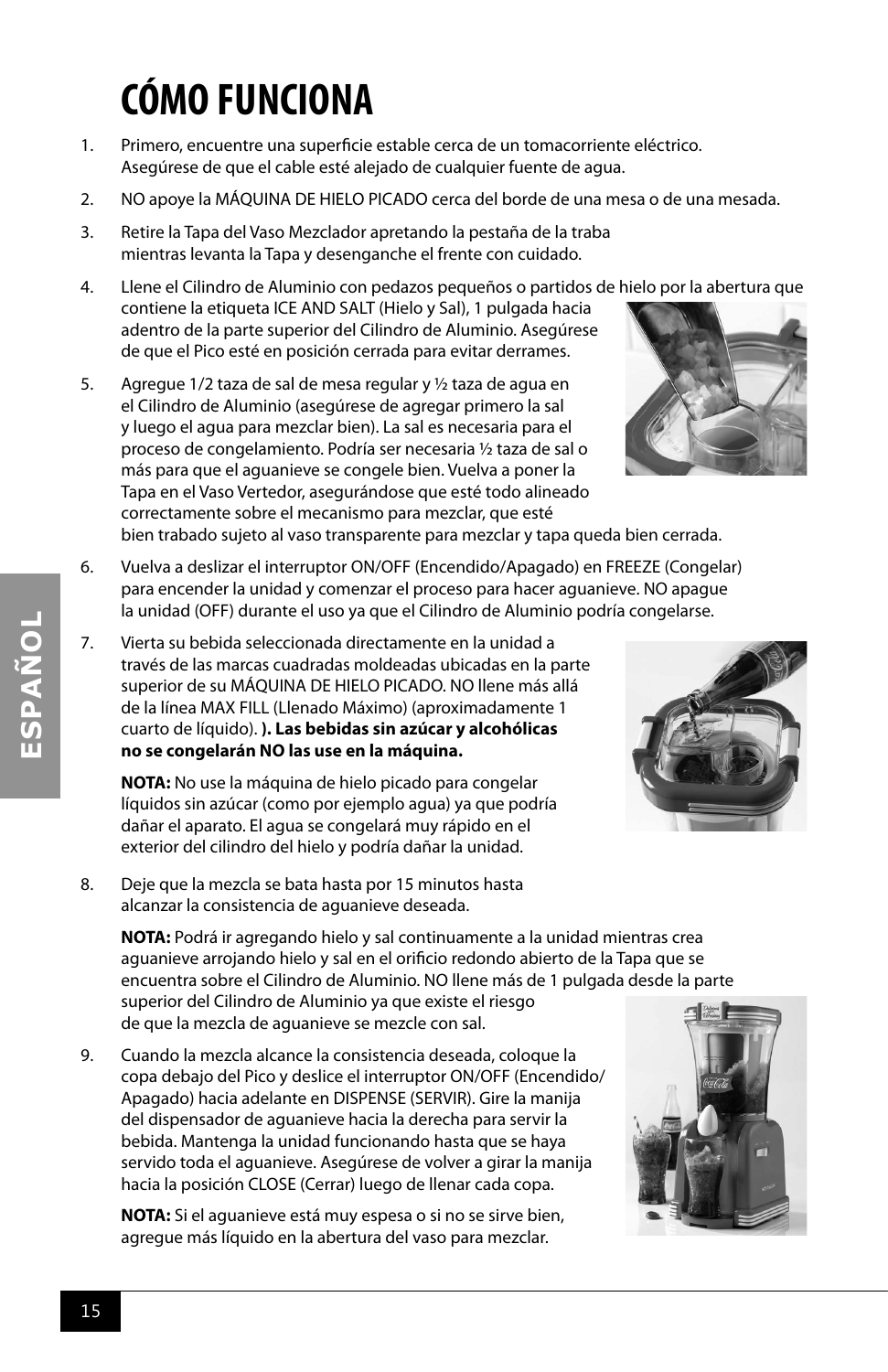## **CONSEJOS ÚTILES**

Si el Pico está duro durante el primer uso, haga toda la fuerza que sea necesaria para girar la perilla.

- Agregue más líquido al Vaso Mezclador si se genera un vacío alrededor del Cilindro durante su uso.
- El Vaso Mezclador deberá estar sujeto firmemente a la Base, de lo contrario la unidad no se encenderá.
- Si coloca un repasador debajo de su MÁQUINA DE HIELO PICADO, ayudará a la limpieza. Deberá esperar algo de goteo.
- NO guarde las bebidas de aguanieve en el freezer o en la heladera. Deberán consumirse inmediatamente.
- RECORDATORIO: 32 onzas (1 litro) de líquido no producen 32 onzas (1 litro) de aguanieve. Está creando aguanieve y el líquido se ha solidificado convirtiéndose en hielo.

### **Líquidos**

- Las bebidas que contienen mucha azúcar o una base de jarabe de maíz se cristalizarán más rápido y producirán un aguanieve más espesa que las que llevan leche o un menor contenido de azúcar. Las bebidas carbonatadas se asentarán más lentamente y no serán tan espesas.
- Recomendamos agregar líquidos previamente enfriados a su MÁQUINA DE HIELO PICADO. Esto acelerará el proceso para elaborar el aguanieve.
- **• Las bebidas carbonatadas dietéticas y las bebidas alcohólicas no formarán aguanieve.** NO agregue alcohol hasta que el aguanieve se vierta en los vasos.
- NO use mezclas rígidas como por ejemplo crema batida o líquidos congelados.

#### **La Mezcla No se Congela**

NO haga funcionar la unidad por más tiempo que el necesario. Si luego de 15 minutos la mezcla no logra la consistencia de aguanieve o si se ha vuelto a derretir, no continúe. Los posibles motivos de que la mezcla no se enfríe o congele son:

- 1. El Cilindro de Aluminio no se ha enfriado lo suficiente. Intente agregar más hielo y sal. La sal es una parte crítica del proceso de congelamiento y necesitará agregarle mucha sal al hielo para que el aguanieve se congele bien.
- 2. La mezcla estaba demasiado tibia.
- 3. Se ha agregado alcohol a la mezcla. NO agregue alcohol hasta que el aguanieve se vierta en los vasos.

## **LIMPIEZA Y MANTENIMIENTO**

- 1. Luego de utilizar su MÁQUINA DE HIELO PICADO, desconéctela del tomacorriente eléctrico. Desenchufe tomando el enchufe del cuerpo y sacándolo hacia afuera del tomacorriente. Nunca gire ni tire del cable para desenchufar la unidad.
- 2. Lave bien el Vaso Mezclador, el Cilindro de Aluminio, la Jaula del Cilindro, el Mecanismo para Mezclar, la Tapa y la Bandeja de Goteo con agua tibia y jabón y seque bien. NO sumerja la Base en agua. Cuando sea necesario, use un paño húmedo, no abrasivo para limpiar el exterior y luego seque bien.
- 3. Una vez que haya lavado y secado, vuelva a armar su MÁQUINA DE HIELO PICADO.
- 4. NUNCA sumerja la Base en agua ni coloque las partes en el lavavajillas.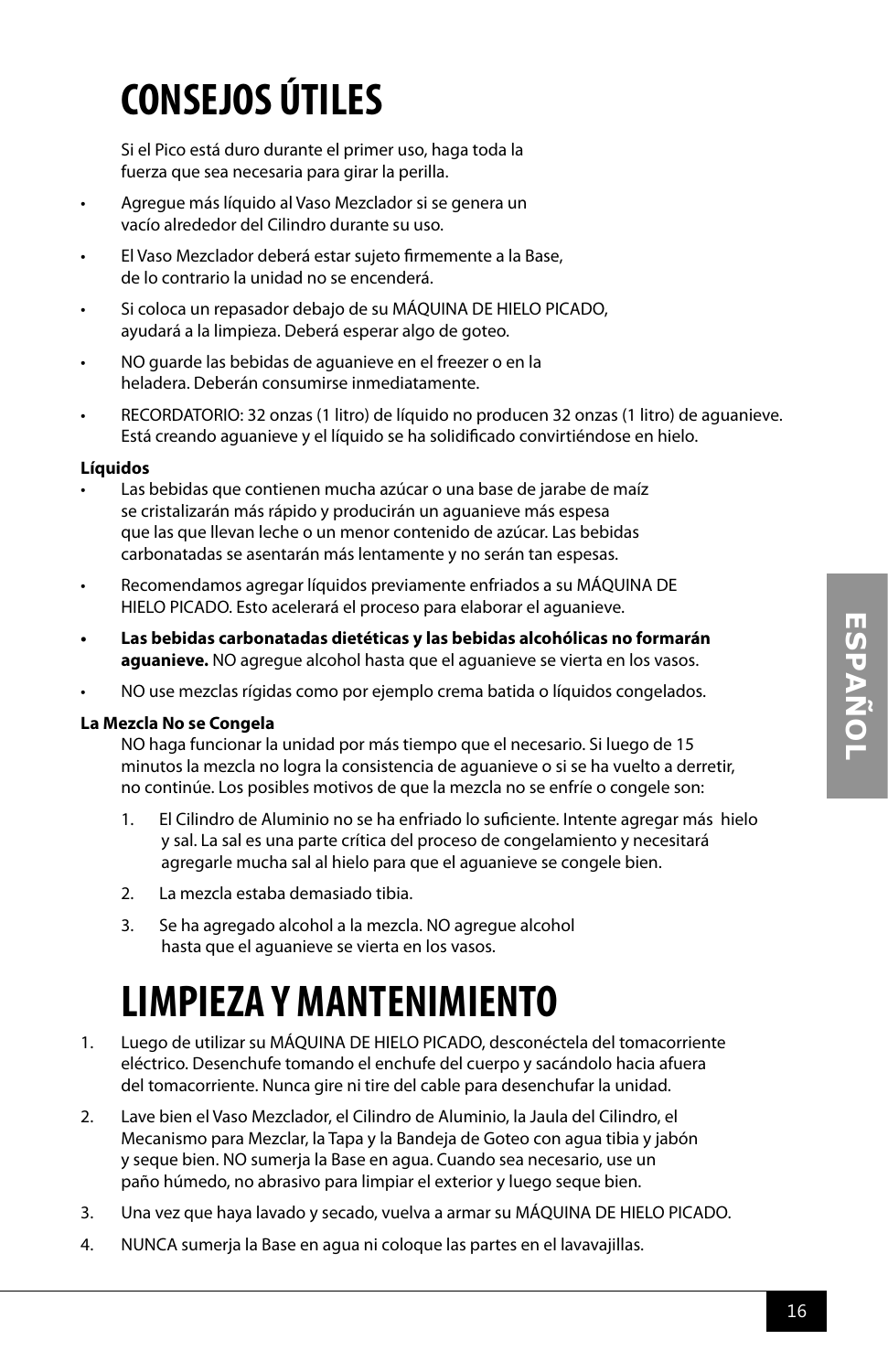## **RECETAS**

Utilice su imaginación para crear diferentes tragos con su MÁQUINA DE HIELO PICADO. Aquí encontrará varias recetas. Puede modificar los ingredientes para adaptarlos a su gusto personal o crear tragos propios para ¡divertirse! Si cuenta con la receta para preparar un solo trago, tenga en cuenta que su MÁQUINA DE HIELO PICADO tiene capacidad para 4 tragos de 8 onzas (240 cm3), recuerde ajustar sus recetas de acuerdo a esto.

**Líquidos Sugeridos:** limonada, jugo de naranja, bebidas con mezclas de fruta, cola, soda de lima-limón, soda de uva. NO use sodas dietéticas ni bebidas con sustitutos del azúcar ya que no se congelarán. También podrá usar jarabes gourmet, mezclas para margaritas y daiquiris. NO agregue alcohol hasta que se haya hecho el aguanieve, ya que el alcohol no se congelará.

Para cada receta a continuación llene el Cilindro de Aluminio con hielo y sal hasta la línea de llenado máximo. NO supere la línea de llenado máximo.

|   | <b>MARGARITA BÁSICA</b>                          |                                            |
|---|--------------------------------------------------|--------------------------------------------|
| ۰ | 6 onzas de Tequila                               | Para Dos o Tres                            |
| ۰ | 3 onzas de Triple Sec                            | Agregue alcohol luego de mezclar la Mezcla |
| ۰ | 3 Copas de Mezcla<br>para Margaritas             | de Margarita y el Jugo de Lima.            |
| ۰ | 2 Medidas de Jugo<br>de Lima Recién<br>Exprimida |                                            |
| ۰ | Sal y Rodajas de<br>Lima para Decorar            |                                            |

### **MARGARITA DE FRESAS Y MANGO**

• 16 onzas (480 cm3) de Jugo de Mango

• 3 onzas de Tequila

Para Dos

- 16 Onzas (480 cm3) de Jarabe de Frutillas
- Sal para el Borde del Vaso (opcional)

#### **JUGO DE NARANJA JULIUS**

- 5 onzas (150 cm3) de Ron
- 24 onzas (700 cm3) de Jugo de Naranja
- 6 Onzas (170 cm3) de Jugo de Ananás
- 4½ onzas (125 cm3) de Vodka

Para cuatro

Agregue alcohol luego de mezclar el Jugo de Naranja y el Jugo de Ananás.

Agregue alcohol luego de mezclar el Jarabe

de Frutillas y el Jugo de Mango.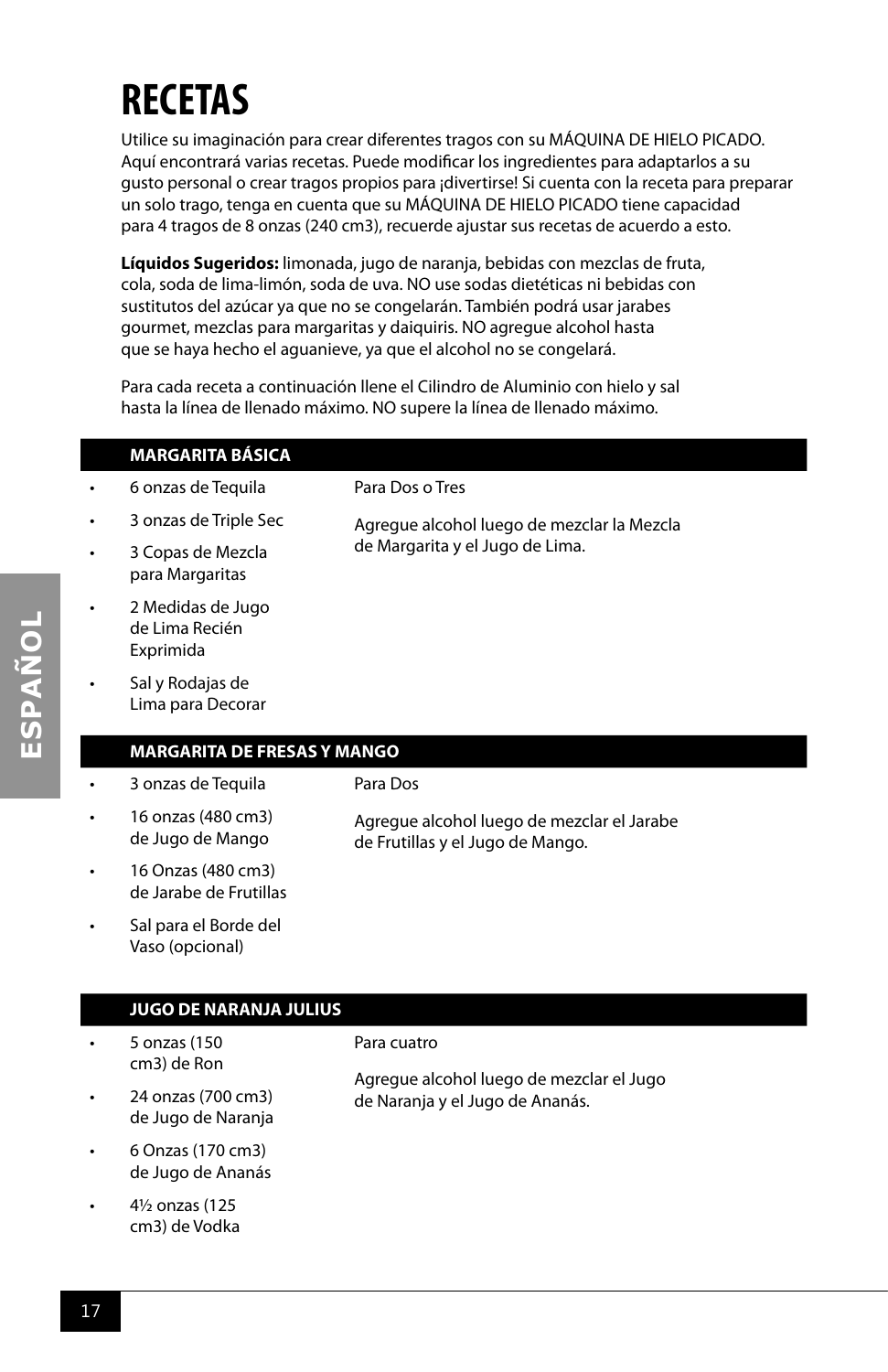### **BATIDO DE DAMASCO**

- 2 onzas (60 cm3) de Ron Blanco
- 1 onza (30 cm3) de Triple Sec
- 26 onzas (750 cm3) de Jugo de Damasco
- 1 onza (30 cm3) de Crema

#### Para dos

Agregue alcohol luego de mezclar el Jugo de damascos y la crema.

### **NIEVE DE FRUTA DE JENGIBRE**

- 8 onzas (230 cm3) de Ginger Ale
- Para cuatro
- 8 onzas (230 cm3) de Jugo de Naranja
- 12 onzas (340 cm3) de Jugo de Ananás

#### **NIEVE DE FRUTOS DEL BOSQUE**

• 1¼ Copas de Jugo de Frutilla

#### Para cuatro

- 1¼ Copas de Jugo de Arándanos
- 1 Copa de Jugo de Durazno
- ½ Copa de Jugo de Naranja
- 2 Cucharadas de Jugo de Limón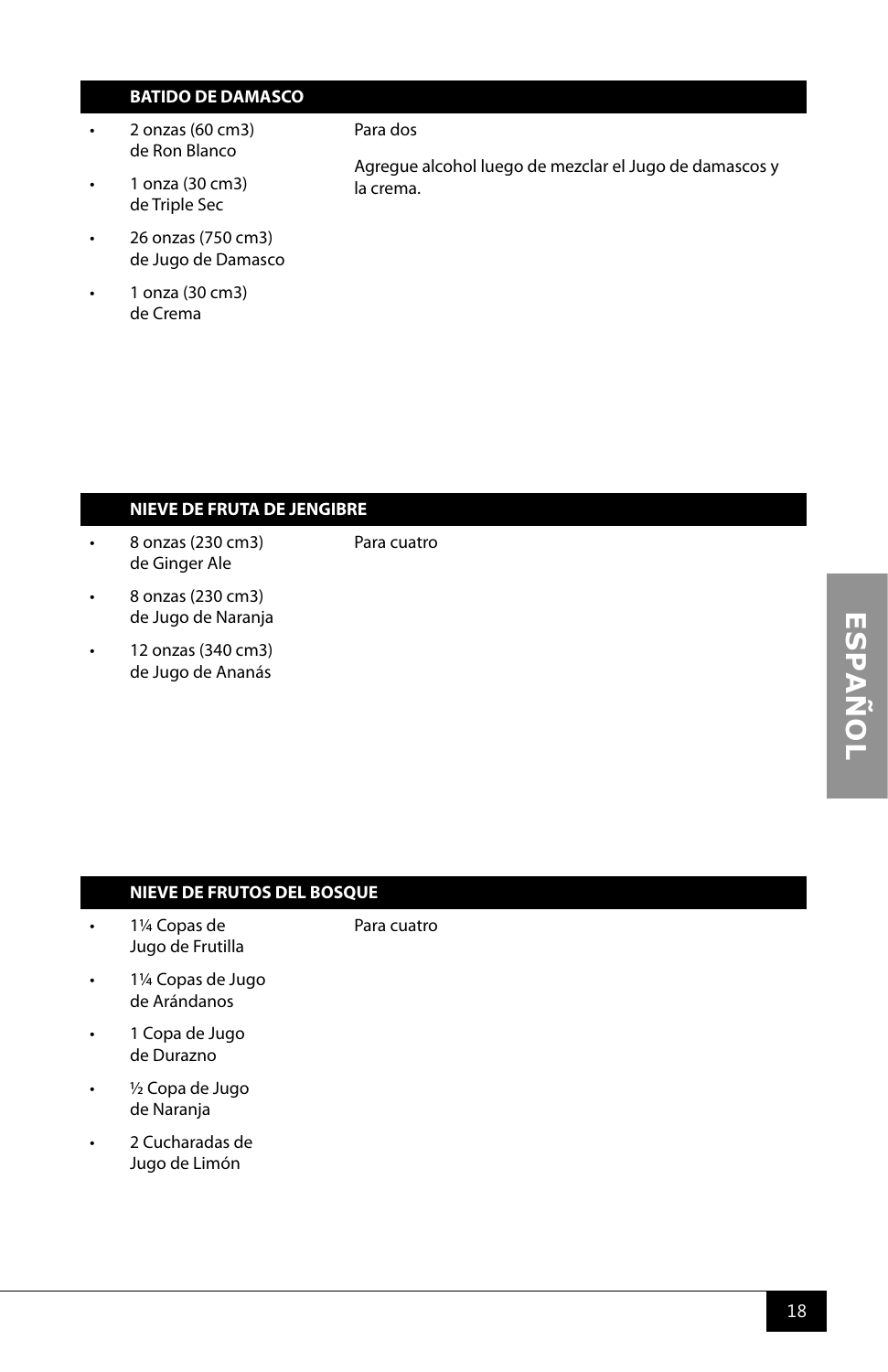### **DAIQUIRI DE FRUTILLA**

• ½ Copa de Jarabe Simple

#### Para cuatro

Para cuatro

Agregue el Ron luego de mezclar los jugos y los jarabes.

- ½ Copa de Jarabe de Frutilla
- <sup>1</sup>/8 Copa de Jugo de Lima
- ½ Copa de Jugo de Limón
- 3/4 Copa de Soda de Lima-Limón
- 3/4 Copa de Ron

### **NIEVE DE POMELO**

- 6 Onzas (170 cm3) de Jugo de Pomelo
- 6 Onzas (170 cm3) de Jugo de Uva Blanca
- 3 Copas de 6 Onzas (170 cm3) de Agua Carbonatada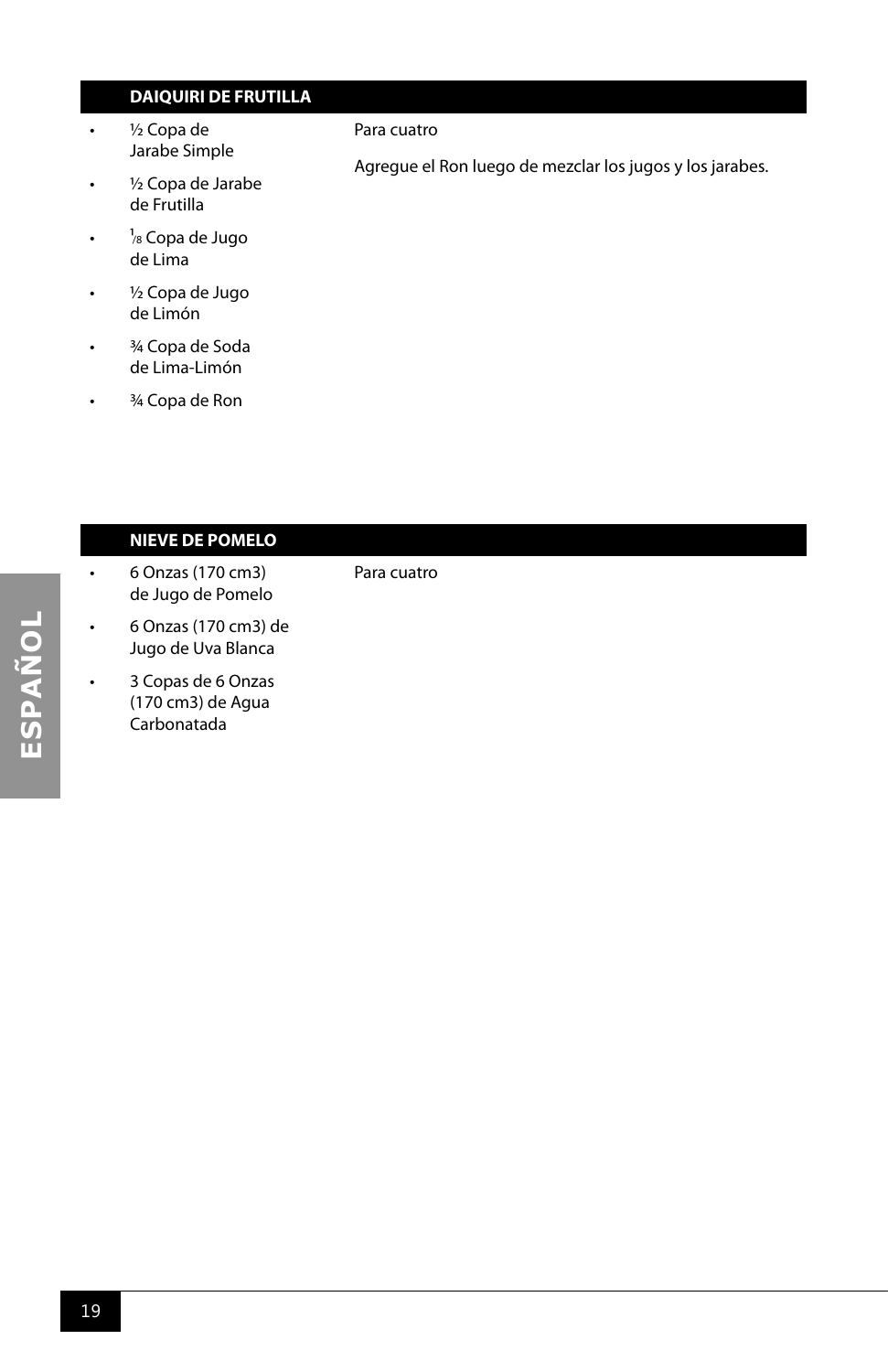## **DEVOLUCIONES Y GARANTÍA**

SI LA UNIDAD NO FUNCIONA O ESTÁ DAÑADA AL SACARLA POR PRIMERA VEZ DE LA CAJA, DEVUÉLVALA AL LUGAR DE COMPRA INMEDIATAMENTE.

#### **MÁQUINA DE HIELO PICADO / RSM650COKE**

Si tiene preguntas, contacte con nosotros por correo electrónico o por el número telefónico de servicio al cliente que aparece a continuación en el horario de 8:00 AM a 5:00 PM, de lunes a viernes, Hora Estándar del Este.

#### **Distribuida por:**

Nostalgia Products LLC 1471 Partnership Dr. Green Bay, WI 54304-5685 Servicio al cliente Teléfono: (920) 347-9122 Web: www.nostalgiaproducts.com

#### **Solicitud de servicio al cliente**

Para enviar una solicitud al Servicio al Cliente, vaya a www.nostalgiaproducts.com, llene el formulario de Solicitud de Servicio al Cliente y haga clic en el botón Enviar.

Un representante le contactará tan pronto como sea posible.

#### **Términos de garantía del producto**

Po este medio, Nostalgia Products LLC (la "Compañía") garantiza que por un período de un (1) año a partir de la fecha de compra original, este producto estará sin defectos en cuanto a materiales y mano de obra en uso normal en casa, siempre que el producto se maneje y mantenga de acuerdo con las instrucciones de manejo. Como único y exclusivo remedio en virtud de esta garantía, la Compañía, a su discreción, podrá optar por reparar o sustituir el producto que se encuentre defectuoso, o emitir un reembolso por el producto durante el período de garantía. Esta garantía sólo está disponible para el comprador original minorista del producto a partir de la fecha inicial de compra al por menor, y sólo es válida con el recibo de compra original, y como prueba de la fecha de compra, es necesario obtener los beneficios de la garantía. Todos los reclamos de garantía deben hacerse a la atención de la Compañía dentro del período de garantía y no más tarde que 30 días desde la imposibilidad de realizarlo. Esta garantía no cubre el desgaste normal o daños ocasionados por el embarque, malos manejos, mal uso, accidentes, alteración, piezas de cambio incorrectas, o algo distinto al uso doméstico normal. Es posible que deba devolver el producto (con los gastos de envío pagados por usted) para inspección y evaluación. Los costos de envío no son reembolsables. La empresa no se hace responsable por devoluciones dañadas o perdidas en tránsito. A menos que se indique lo contrario específicamente permitido por las instrucciones de manejo, esta garantía sólo se aplica al uso en interiores de las viviendas. Para realizar una reparación bajo esta garantía, comuníquese con la Compañía mediante el número de teléfono indicado anteriormente o al llenar el formulario de consulta para el servicio de Atención al Cliente en www.nostalgiaproduct s.com. El período de garantía sólo es válido en EE.UU. y Canadá.

Esta garantía está en lugar de cualquier otra garantía, expresa o implícita, incluso las garantías de comerciabilidad y conveniencia para un propósito en particular, que quedan excluidas en la medida permitida por la ley. En ningún caso la compañía será responsable de cualquier daño indirecto, incidental, consecuente, especial o daños que surjan o estén relacionados con este producto o la utilización del mismo. Algunos estados, provincias o corregimientos no permiten la exclusión o la limitación de daños incidentales o consecuentes, por lo que la exclusión o la limitación anterior quizás no se aplique a usted.

#### **Esta garantía no se aplica a mercancía reelaborada.**

Lea las instrucciones de manejo cuidadosamente. El incumplimiento de las instrucciones de manejo anulará esta garantía.

#### **Para obtener más información, visítenos en línea en www.nostalgiaproducts.com.**

Me Gusta en Facebook en www.facebook.com / NostalgiaElectrics. Siga nuestros consejos sobre Pinterest en www.pinterest.com / nostalgiaelctrx. Tweet con nosotros en Twitter en www.twitter.com / NostalgiaElctrx.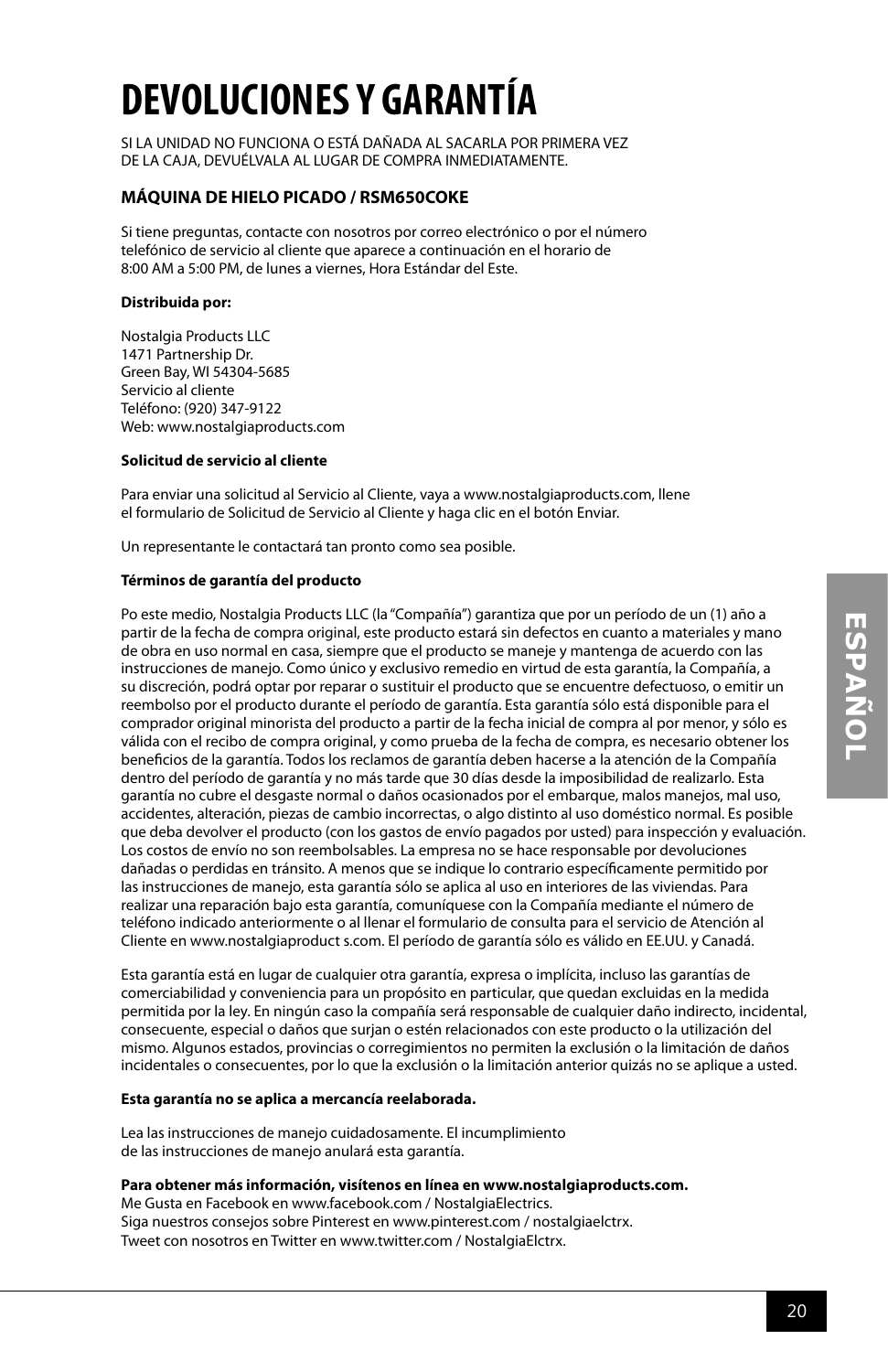Faire une fête tous les jours! Visiter le site Web **www.nostalgiaproducts.com** pour d'autres produits agréables.

## **TABLE DES MATIÈRES**

| PRÉCAUTIONS IMPORTANTES ADDITIONNEL 22 |
|----------------------------------------|
|                                        |
|                                        |
|                                        |
|                                        |
|                                        |
|                                        |
|                                        |

## **SÉCURITÉ**

Votre sécurité tout comme celle des autres est primordiale.

Ce manuel renferme plusieurs avis importants sur la sécurité lors de l'utilisation de votre appareil. Lire le manuel et conformez-vous aux avis contre-indiqués.



Ceci représente le symbole d'avertissement pour votre sécurité.

Ce symbole vous signale les dangers potentiels qui peuvent blessures graves à vous et à d'autres.

Ce symbole d'alerte à la sécurité suivra tous les avis relatifs à la sécurité.

Tous les avis sécuritaires indiqueront le danger potentiel exact, la façon dont vous pouvez réduire vos chances de blessure et vous indiquerons les conséquences potentielles si vous ne suivez pas ces instructions à la lettre.

### **Spécifications des Appareils :** 120 volts, 60 Hz

20 watts



CE PRODUIT EST UTILISÉ DANS SORTIE ÉLECTRIQUE DE 120V AC SEULEMENT.

Reportez-vous à **www.nostalgiaproducts.com/user-manuals/**  pour la version la plus récente.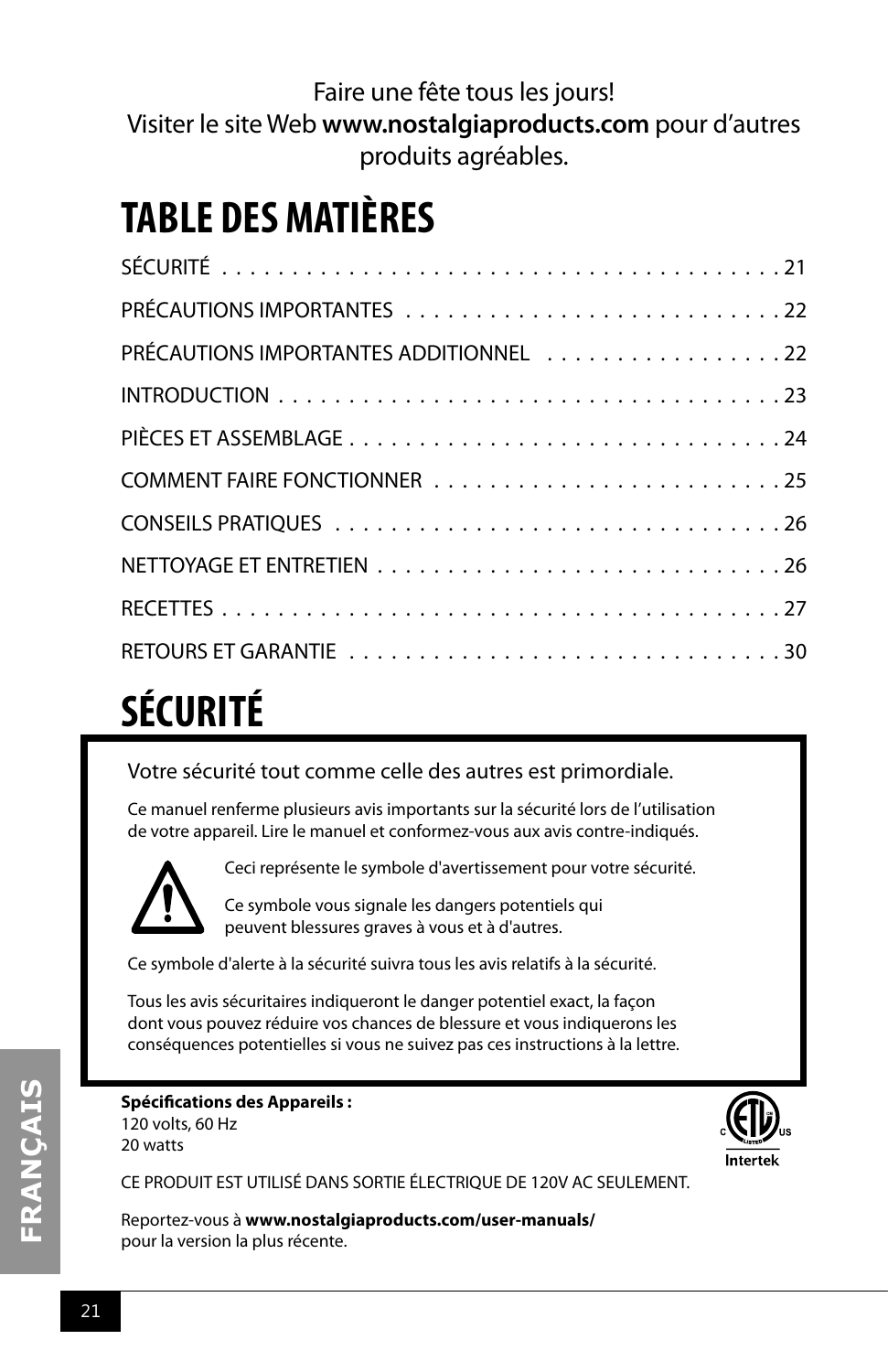## **PRÉCAUTIONS IMPORTANTES**

**Une personne qui n'a pas lu et compris toutes les instructions de fonctionnement et de sécurité n'est pas qualifiée pour faire fonctionner cet appareil. Tous les utilisateurs de cet appareil doivent lire et comprendre ce mode d'emploi avant d'utiliser ou de nettoyer cet appareil.**

**Lorsque l'on utilise un appareil électrique, il faut toujours respecter les précautions de base, y compris celles-ci :**

- **1. Lisez toutes les instructions avant d'utiliser cet appareil.**
- 2. NE PAS TOUCHER AUX surfaces chaudes. Utiliser les poignées ou les boutons.
- 3. Cet appareil n'est PAS UN JOUET.
- 4. Les jeunes enfants et les personnes déficientes cognitivement non supervisés ne devraient jamais faire fonctionner cet appareil.
- 5. Une surveillance étroite est nécessaire lorsque tout appareil est utilisé par ou à proximité des enfants.
- 6. Pour protéger contre les chocs électriques ne pas submerger le cordon, la fiche ni aucune partie de cet appareil dans l'eau ou d'autres liquides.
- 7. Toujours débrancher la prise lorsque l'appareil n'est pas en fonctionnement, avant de retirer les pièces et faire le nettoyage. Laisser refroidir avant de remettre ou de retirer les pièces et avant de faire le nettoyage.
- 8. NE PAS utiliser l'appareil ni avec un cordon ou une fiche électrique endommagés, ni suivant un dysfonctionnement ou une détérioration quelconque. Retournez l'appareil à l'atelier de réparation le plus proche pour examen, réparation ou réglage.
- 9. Le fabricant ne recommande pas l'utilisation d'accessoires autres que ceux fournis par le fabricant. L'utilisation d'accessoires peut causer des blessures.
- 10. NE PAS utiliser cet appareil pour toute autre utilisation pour laquelle il n'a pas été conçu.
- 11. NE PAS utiliser l'appareil à l'extérieur. POUR USAGE DOMESTIQUE SEULEMENT.
- 12. NE PAS placer sur ou près d'un brûleur à gaz ou électrique ou dans un four chauffé.
- 13. NE JAMAÏS laisser le cordon dépasser sur le côté d'une table ou d'un comptoir ou toucher des surfaces chaudes.
- 14. NE JAMAÏS laisser l'appareil sans surveillance pendant son utilisation ou lorsqu'il est branché sur une prise.
- 15. Une extrême prudence doit être utilisée pour déplacer un appareil contenant des liquides chauds.
- 16. Toujours brancher la prise de l'appareil tout d'abord, puis branchez dans la prise murale. Pour débrancher l'appareil, revenir sur le bouton « arrêt » (off), puis débrancher la fiche de la prise murale.

## **PRÉCAUTIONS IMPORTANTES ADDITIONNEL**

### **Mesures de sécurité d'exploitation**

- 1. NE JAMAIS mettre les doigts ou des ustensiles dans les fentes ou les zones de décharge.
- 2. Gardez les mains et les ustensiles hors du contenant lors du malaxage pour réduire le risque de blessure grave ou d'abîmer l'appareil.
- 3. Vérifiez qu'aucun objet étranger ne se trouve dans le Chambre de malaxage avant son utilisation.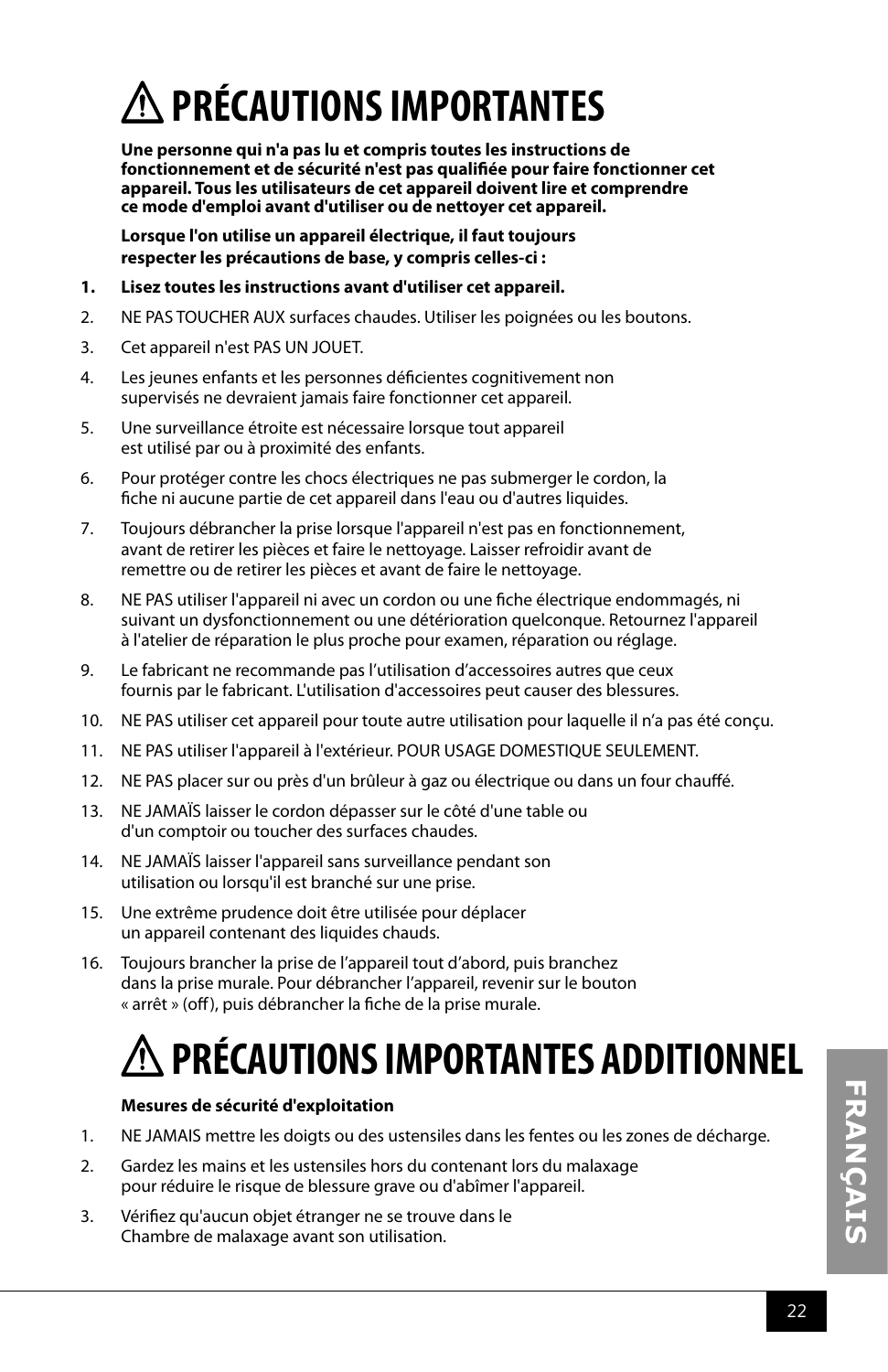#### **Directives pour le cordon électrique et la fiche**

- 1. Cet appareil a une fiche polarisée (une lame est plus large que l'autre). Pour réduire le risque de choc électrique, cette fiche est conçue pour tenir dans une prise polarisée que dans un sens. **Si vous n'arrivez pas à insérer entièrement la fiche dans la prise, branchez-la dans l'autre sens. Si elle ne s'enfonce toujours pas, contactez un électricien qualifié. Ne pas tenter de modifier la fiche d'aucune façon.**
- 2. Un cordon d'alimentation court est fourni pour réduire les risques d'enchevêtrement ou risques de trébucher sur un cordon plus long.
- 3. Si une longue corde ou une rallonge électrique détachable est utilisée :
	- Rallonges électriques peuvent être utilisées avec prudence.
	- Les caractéristiques électriques du câble ou de la rallonge doivent être au moins aussi grandes que la puissance nominale de l'appareil.
	- Lorsque vous utilisez une corde plus longue ou rallonge électrique, assurez-vous que celle-ci ne pende pas au-delà du comptoir ou d'une table où elle peut faire trébucher ou être tirée.
- 4. Le fabricant ne recommande pas d'utiliser cette machine dans les pays qui ne prend pas en charge 120V AC même si un adaptateur de tension, transformateur ou convertisseur est utilisé.

## **CONSERVEZ CES INSTRUCTIONS! INTRODUCTION**

Merci d'avoir acheté la MACHINE À BARBOTINE de Nostalgia<sup>MC</sup>! La MACHINE À BARBOTINE est une machine à boisson surgelée qui ajoutera un plaisir désaltérant à toutes les grandes occasions! La MACHINE À BARBOTINE permet non seulement de faire de fantastiques boissons gazeuses glacées, mais aussi de mélanger différentes boissons glacées préférées telles que les daïquiris et les barbotines aux fruits pour les enfants!

La MACHINE À BARBOTINE comporte une grande chambre de malaxage transparente de 0,90 mL (32 oz) et est idéale pour les petits groupes. Il est d'une conception verticale, effilée, attrayante qui prendra peu d'espace sur le comptoir.

### **Les fonctionnalités comprennent :**

- Un réservoir qui se sépare du socle pour en faciliter le nettoyage
- Un appui-tasse pour recueillir les gouttes
- Un bec verseur facile et un rangement pratique pour le cordon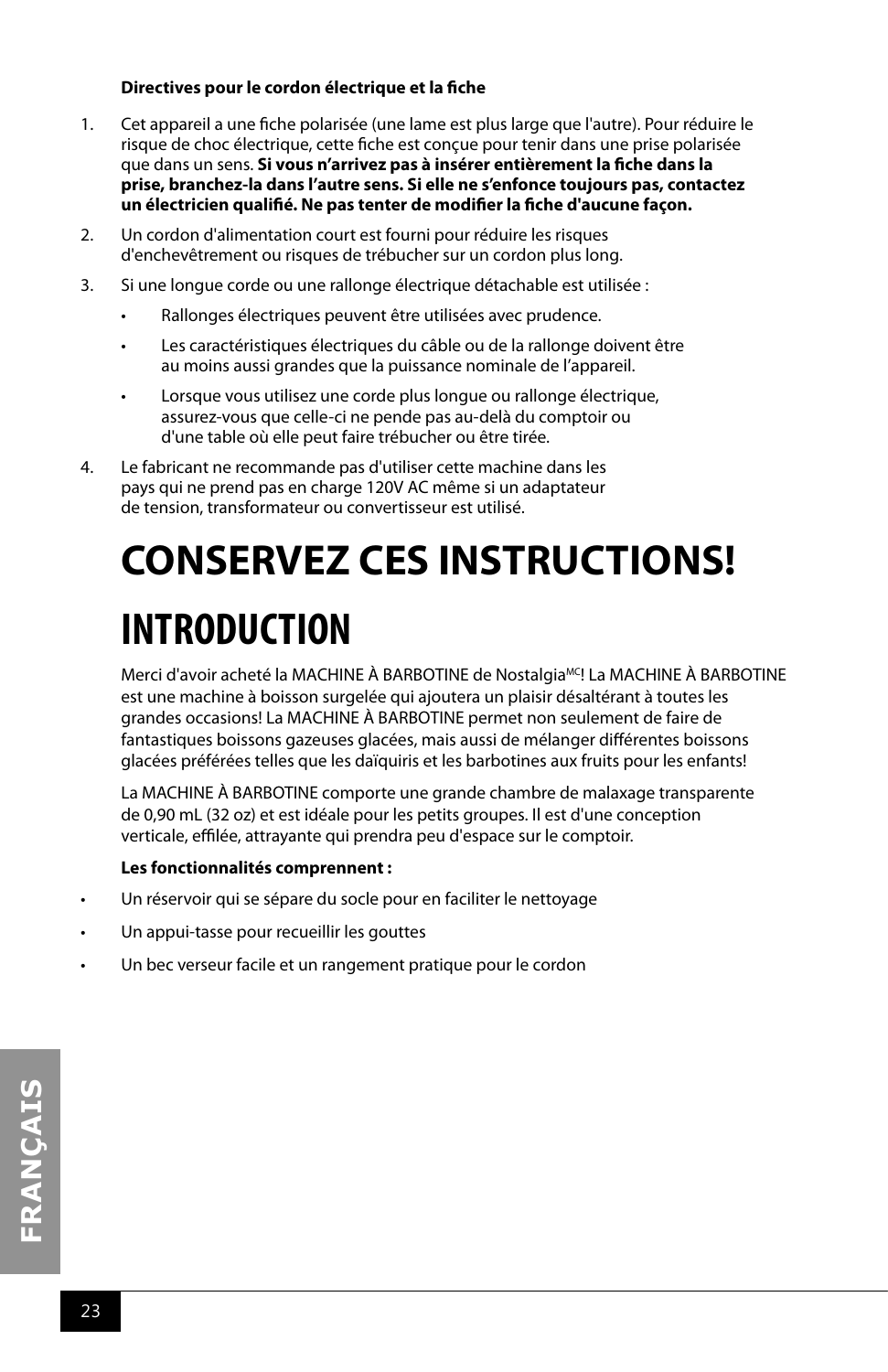## **PIÈCES ET ASSEMBLAGE**

**Pièces**



### **Après la sortie de l'appareil du carton**

Essuyer l'extérieur de la MACHINE À BARBOTINE avec un tissu non abrasif ou une éponge. Laver soigneusement la Chambre de malaxage, le Récipient en aluminium, la Cage du récipient et le Couvercle dans l'eau chaude savonneuse, puis assécher soigneusement. NE PAS plonger le Socle dans l'eau.

#### **Assemblage**

- 1. Une fois séchée, fixer solidement la Chambre de malaxage au Socle en plaçant celle-ci sur le dessus du Socle. Lorsque la Chambre de malaxage sera correctement fixée, elle sera alignée avec le Socle de telle sorte que le Bec verseur se trouvera au-dessus du Ramasse-goutte.
- 2. Ensuite, poser le Mécanisme de malaxage à l'intérieur du Récipient en aluminium, puis poser celui-ci à l'intérieur de la Cage du récipient. Ensuite, poser l'ensemble Récipient à l'intérieur de la Chambre de malaxage.

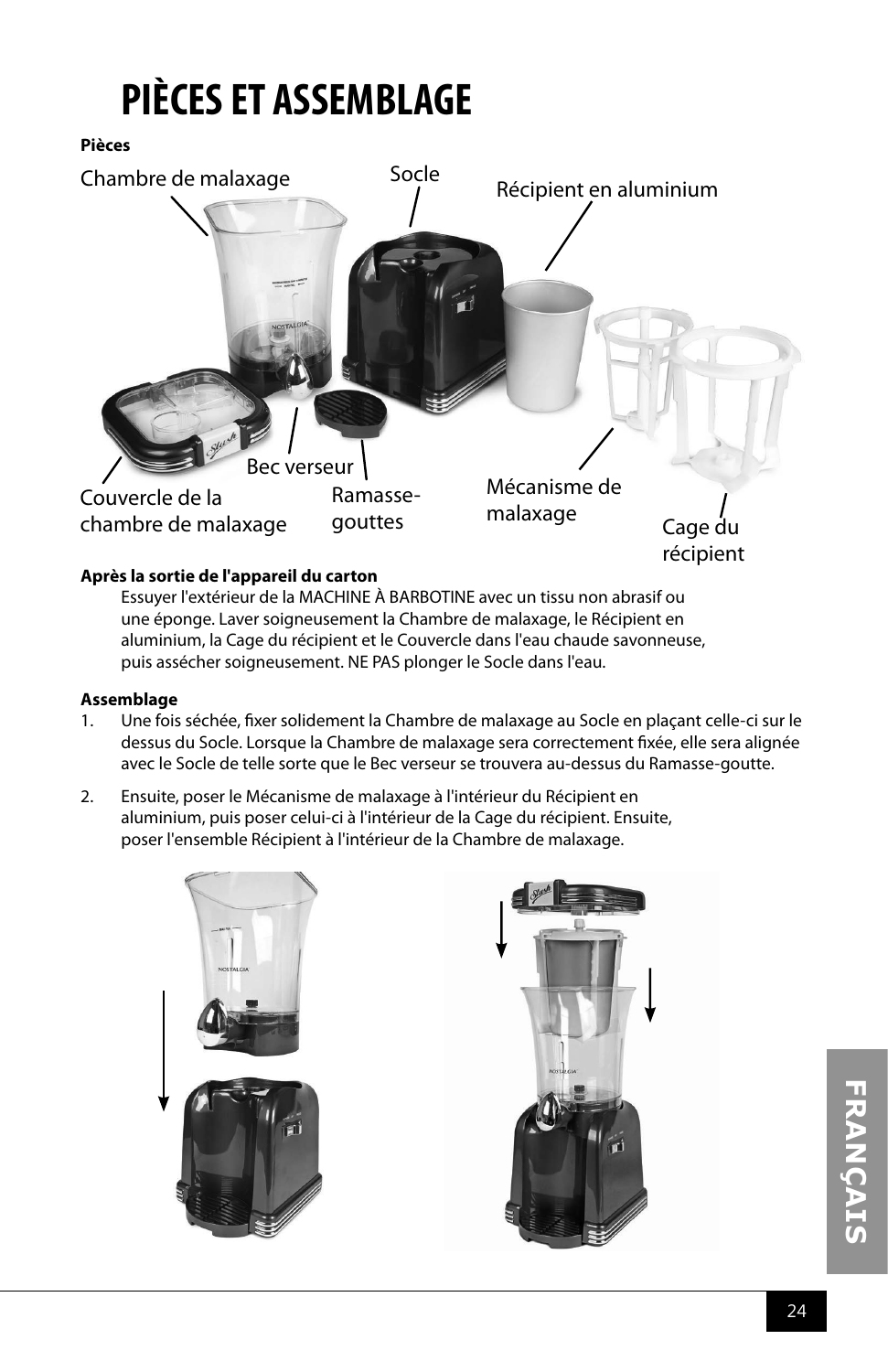## **COMMENT FAIRE FONCTIONNER**

- 1. Premièrement, trouver une surface imperméable stable, à proximité d'une prise de courant avant de commencer. S'assurer que le cordon est éloigné de toute source d'eau.
- 2. NE PAS poser la MACHINE À BARBOTINE près d'un bord de table ou de comptoir.
- 3. Retirer le Couvercle de la Chambre de malaxage en pinçant le loquet de verrouillage tout en soulevant le Couvercle, puis soigneusement décrocher la partie avant.
- 4. Remplir le Récipient en aluminium avec des petits morceaux de glace ou de glace concassée par l'ouverture étiquetée ICE AND SALT (glace et sel), à environ 2,5 cm (1 po) du bord du Récipient en aluminium. S'assurer que le Bec verseur est en position fermée pour éviter tout déversement.
- 5. Ajouter 120 mL (1/2 tasse) de sel ordinaire et 120 mL (1/2 tasse) d'eau dans le Récipient en aluminium (ne pas oublier pas d'ajouter le sel en premier, puis l'eau afin de bien malaxer). Le sel est nécessaire au processus de congélation. Une quantité de 120 mL (1/2 tasse) de sel ou plus sera peut-être nécessaire pour que la barbotine gèle de façon appropriée. Remettre le couvercle sur la chambre de mélange, s'assurer qu'il est correctement aligné avec le mécanisme de mélange, solidement fixé à la chambre de mélange transparent, et le couvercle est verrouillé en toute sécurité.



- 6. Faire glisser le commutateur ON/OFF (marche/arrêt) sur FREEZE (geler) pour allumer l'appareil et commencer le processus de malaxage de la barbotine. NE PAS éteindre l'appareil pendant son utilisation, car le Récipient en aluminium pourra se figer.
- 7. Verser la boisson sélectionnée directement dans l'appareil par l'encoche carrée moulée, située sur le dessus de la MACHINE À BARBOTINE. NE PAS remplir au-delà de la ligne MAX FILL (remplissage maximal) (environ 0,5 L (1 pinte de liquide). **Les boissons sans sucre et les boissons alcoolisées ne gèlent pas. NE PAS les utiliser dans l'appareil.**

**Remarque :** Ne pas utiliser la machine à barbotine pour geler les liquides sans sucre (comme l'eau), car ceci pourra endommager l'appareil. L'eau gèlera très rapidement à l'extérieur du récipient de glace et pourra endommager l'appareil.

8. Laisser le mélange malaxer pendant 15 minutes jusqu'à ce qu'à la consistance désirée de la barbotine.

**Remarque :** Ajouter continuellement de la glace et du sel dans l'appareil pour faire de la barbotine en les laissant tomber dans l'orifice rond ouvert du Couvercle sur le Récipient en aluminium. NE PAS remplir le Récipient en aluminium à plus de 2,5 cm (1 po) du bord, car il y a un risque que le mélange de barbotine soit contaminé par le sel.

9. Lorsque le mélange atteint la consistance désirée, placer une tasse sous le Bec verseur, puis faire glisser le commutateur ON/ OFF (marche/arrêt) sur DISPENSE (dispenser). Tourner la poignée du distributeur de barbotine vers la droite pour dispenser la boisson. Garder l'appareil en marche jusqu'à ce que toute la barbotine ait été dispensée. S'assurer de remettre la poignée sur CLOSE (fermer) après le remplissage de chaque tasse.

**Remarque :** Si la barbotine devient trop épaisse ou ne se dispense pas bien, ajouter plus de liquide par l'ouverture de la Chambre de malaxage.



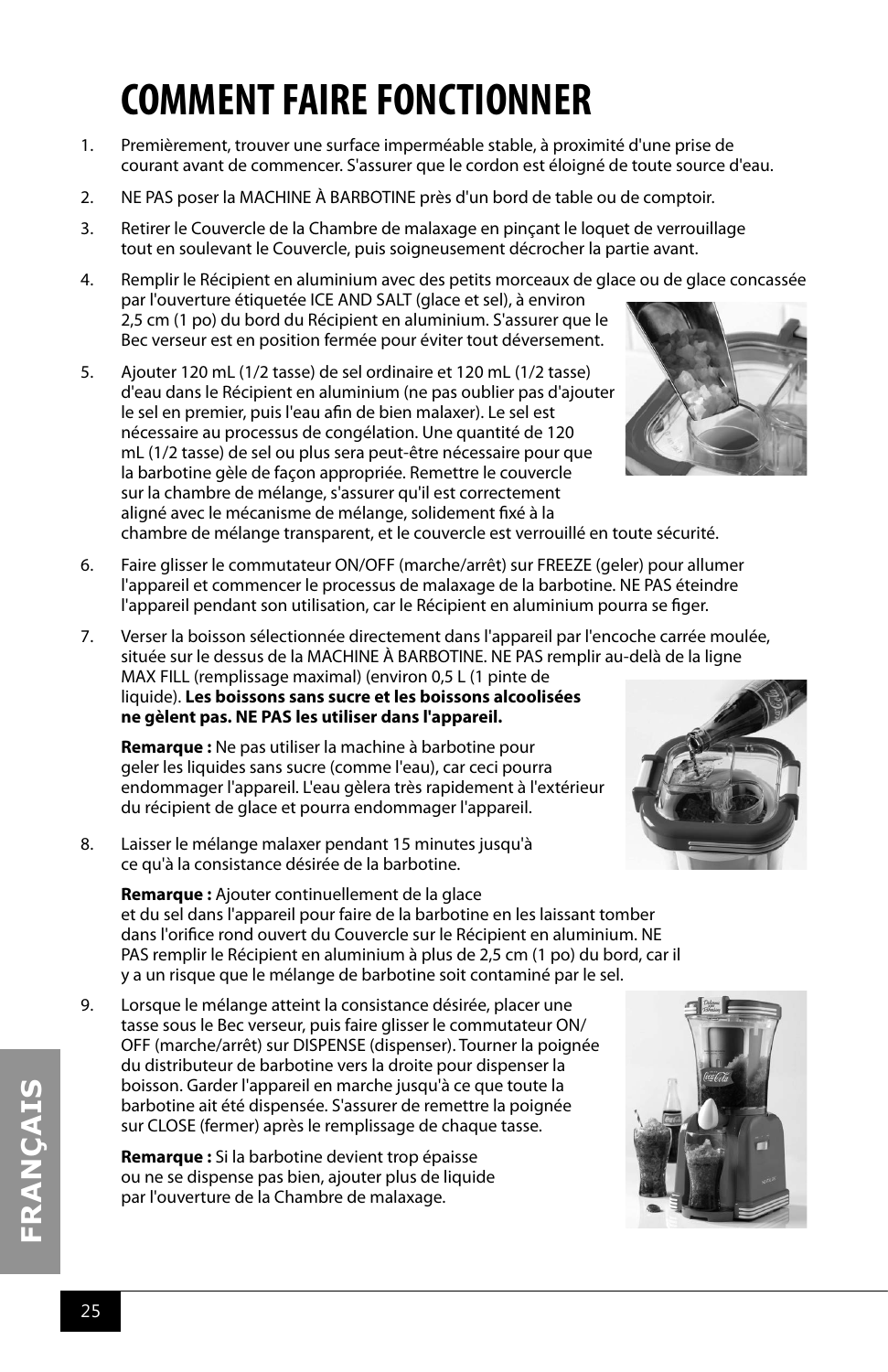## **CONSEILS PRATIQUES**

- Si le Bec verseur est rigide au cours de la première utilisation, appliquer plus de force pour tourner le bouton
- Ajouter plus de liquide à la Chambre de malaxage si un vide se produit autour du Récipient en cours d'utilisation.
- La Chambre de malaxage doit être solidement fixée au Socle, sinon l'appareil ne se mettra pas en marche.
- Une serviette posée sous la MACHINE À BARBOTINE facilitera le nettoyage. Un certain égouttement est normal.
- NE PAS ranger les barbotines au congélateur ou au réfrigérateur. Elles devraient être consommées immédiatement.
- SE RAPPELER : 0,90 L (32 oz) de liquide ne produit pas 0,90 L (32 oz) de barbotine. Avec la barbotine, le liquide se solidifie en glace.

### **Liquides**

- Les boissons qui ont une forte teneur en sucre ou en sirop de maïs se cristalliseront plus rapidement et produiront une barbotine plus épaisse que celles avec du lait ou à faible teneur en sucre. Les boissons gazeuses se formeront plus lentement et ne seront pas aussi épaisses.
- Nous recommandons d'ajouter un liquide prérefroidi à la MACHINE À BARBOTINE. Ceci facilitera le processus de solidification de la barbotine.
- **• Les boissons gazeuses basses calories et les boissons alcoolisées ne formeront aucune barbotine.** NE PAS ajouter d'alcool jusqu'à ce que la barbotine soit versée dans les verres.
- NE PAS utiliser de mélange ferme comme de la crème fouettée ou un liquide gelé.

### **Le mélange de gèlera pas**

- NE PAS faire fonctionner l'appareil plus longtemps qu'il ne le faut. Si après 15 minutes, le mélange n'atteint pas la consistance désirée ou qu'il dégèle, ne pas continuer. Les raisons possibles qui font que le mélange ne refroidit ni ne gèle :
	- 1. Le Récipient en aluminium n'était pas assez froid. Ajouter plus de glace et de sel. Le sel est un élément essentiel au processus de congélation et une grande quantité de sel sera nécessaire pour que la barbotine gèle correctement.
	- 2. Le mélange était trop chaud.
	- 3. De l'alcool a été ajouté au mélange. NE PAS ajouter d'alcool jusqu'à ce que la barbotine soit versée dans les verres.

## **NETTOYAGE ET ENTRETIEN**

- 1. Après avoir utilisé la MACHINE À BARBOTINE, la débrancher de la prise de courant. Retirer la fiche en la saisissant par le corps et en la retirant de la prise de courant. Ne jamais tirer sur le cordon ou le tordre pour débrancher l'appareil.
- 2. Laver soigneusement la Chambre de malaxage, le Récipient en aluminium, la Cage du récipient et le Couvercle dans de l'eau chaude savonneuse, puis assécher soigneusement. NE PAS plonger le Socle dans l'eau. Le cas échéant, utiliser un chiffon humide non abrasif pour essuyer l'extérieur, puis assécher soigneusement.
- 3. Une fois le lavage et l'essuyage terminés, reposer la MACHINE À BARBOTINE.
- 4. NE JAMAIS plonger le Socle dans l'eau ou mettre quelque pièce au lave-vaisselle.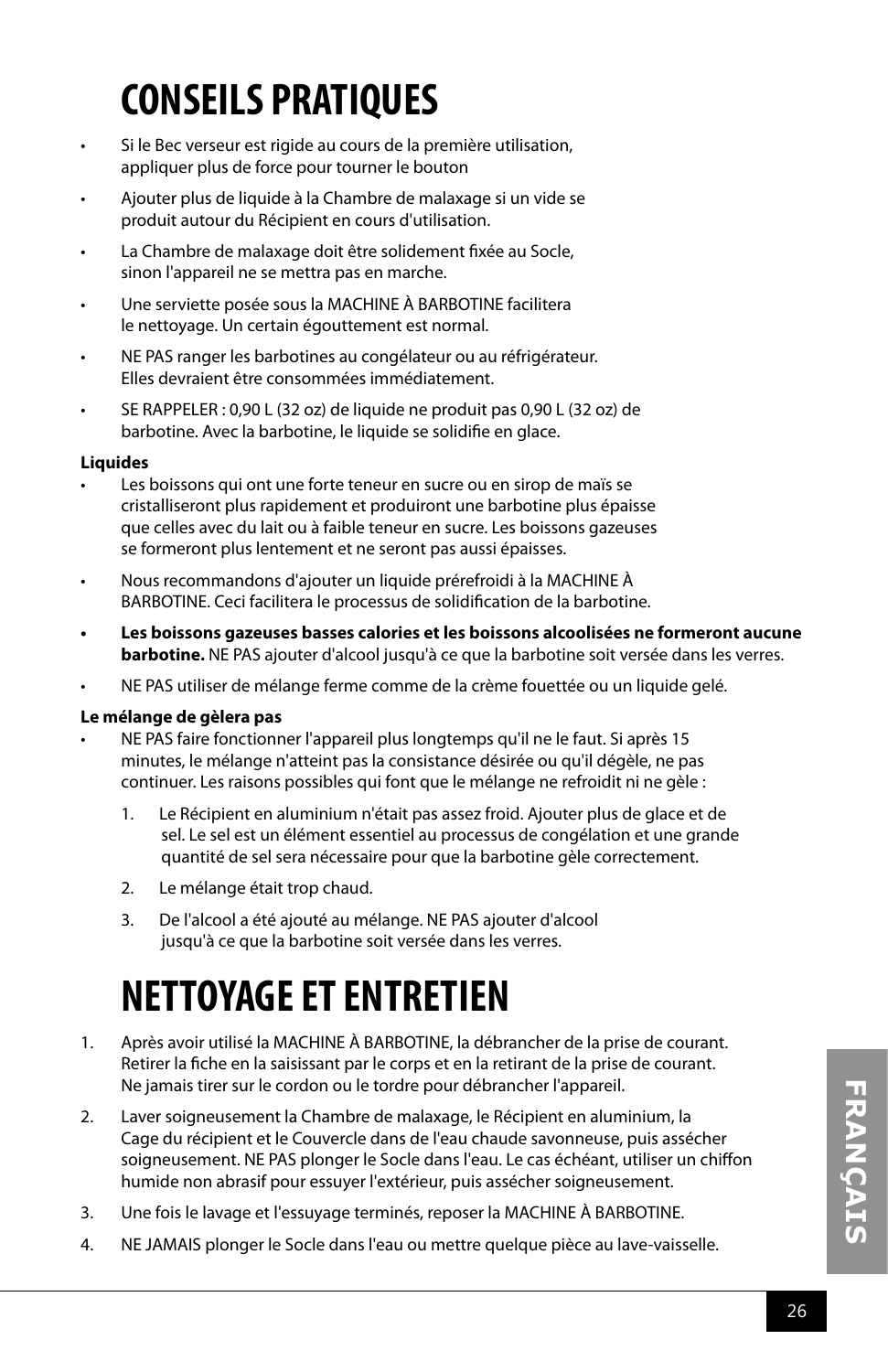## **RECETTES**

Laisser aller l'imagination pour créer différentes boissons avec la MACHINE À BARBOTINE. Voici quelques recettes. Ajuster les ingrédients au goût ou créer une recette à partir de ses propres ingrédients - quel plaisir agréable! S'il s'agit d'une recette de boisson pour une personne, la MACHINE À BARBOTINE peut faire 4 boissons de 227 mL (8 oz); se rappeler d'ajuster la recette par conséquent.

**Liquides suggérés :** limonade, jus d'orange, punch aux fruits, jus de pomme, boissons aux baies, cola, boisson au citron-lime, boisson gazeuse au jus de raisin. NE PAS utiliser de boisson gazeuse à basses calories ou de boisson avec des succédanés de sucre, car elles ne gèleront pas. Utiliser également des sirops fins, un mélange de margarita et de daïquiri. NE PAS ajouter d'alcool jusqu'à ce que la barbotine soit terminée, car l'alcool ne gèle pas.

Pour chaque recette ci-dessous, remplir le Récipient en aluminium avec de la glace et du sel jusqu'à la ligne de remplissage max. NE PAS dépasser la ligne de remplissage max.

|           | <b>MARGARITA CLASSIQUE</b>                         |                                                                                      |
|-----------|----------------------------------------------------|--------------------------------------------------------------------------------------|
| $\bullet$ | 168 mL de tequila                                  | Portion: 2 ou 3                                                                      |
| ٠         | 84 mL de triple sec                                | Ajouter de l'alcool après avoir mélangé le<br>mélange à margarita et le jus de lime. |
| $\bullet$ | 720 mL (3 tasses) de<br>mélange à margarita        |                                                                                      |
| $\bullet$ | 2 mesures de jus de<br>lime fraîchement<br>pressée |                                                                                      |

Sel et quartier de lime comme garniture

### **MARGARITA À LA MANGUE ET À LA FRAISE**

- 84 mL de tequila
- 450 mL (16 oz) de jus de mangue

Portion : 2

Ajouter de l'alcool après avoir mélangé le sirop de fraise et le jus de mangue.

- 450 mL (16 oz) de sirop de fraise
- Sel pour le bord du verre (en option)

### **BARBOTINE À L'ORANGE JULIUS**

|           | 142 mL (5 oz) de rhum             | Portion $: 4$                                                                  |
|-----------|-----------------------------------|--------------------------------------------------------------------------------|
|           | 680 mL (24 oz) de<br>jus d'orange | Ajouter de l'alcool après avoir mélangé<br>le jus d'orange et le jus d'ananas. |
| $\bullet$ | 170 mL (6 oz) de<br>jus d'ananas  |                                                                                |
|           | 127 mL (41/2 oz)<br>de vodka      |                                                                                |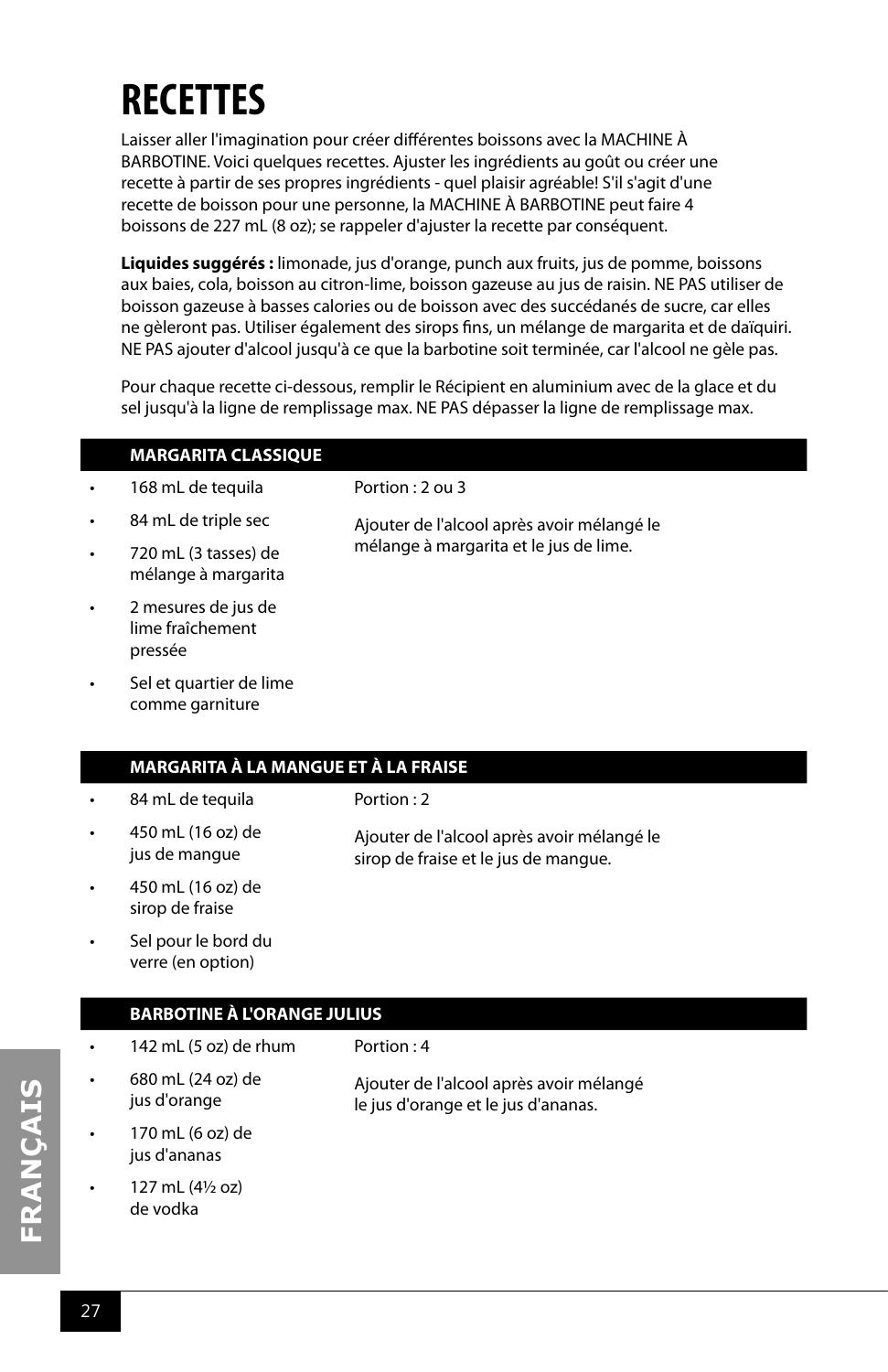### **FRAPPÉ À L'ABRICOT**

- $\cdot$  57 mL (2 oz) de rhum blanc
- 28,5 mL (1 oz) de triple sec
- 737 mL (26 oz) de jus d'abricot
- 28,5 mL (1 oz) de crème

#### Portion : 2

Portion : 4

Ajouter de l'alcool après avoir mélangé le jus d'abricot et la crème.

### **BARBOTINE AUX FRUITS ET AU GINGEMBRE**

- 227 mL (8 oz) de Ginger Ale Portion : 4
- 227 mL (8 oz) de jus d'orange
- 340 oz (12 oz) de jus d'ananas

### **BARBOTINE AUX BAIES**

- 300 mL (1 ¼ tasse) de jus de fraise
- $\cdot$  300 mL (1  $\frac{1}{4}$  tasse) de jus de bleuet
- 240 mL (1 tasse) de jus de pêche
- 120 mL (½ tasse) de jus d'orange
- 2 c. à table de jus de citron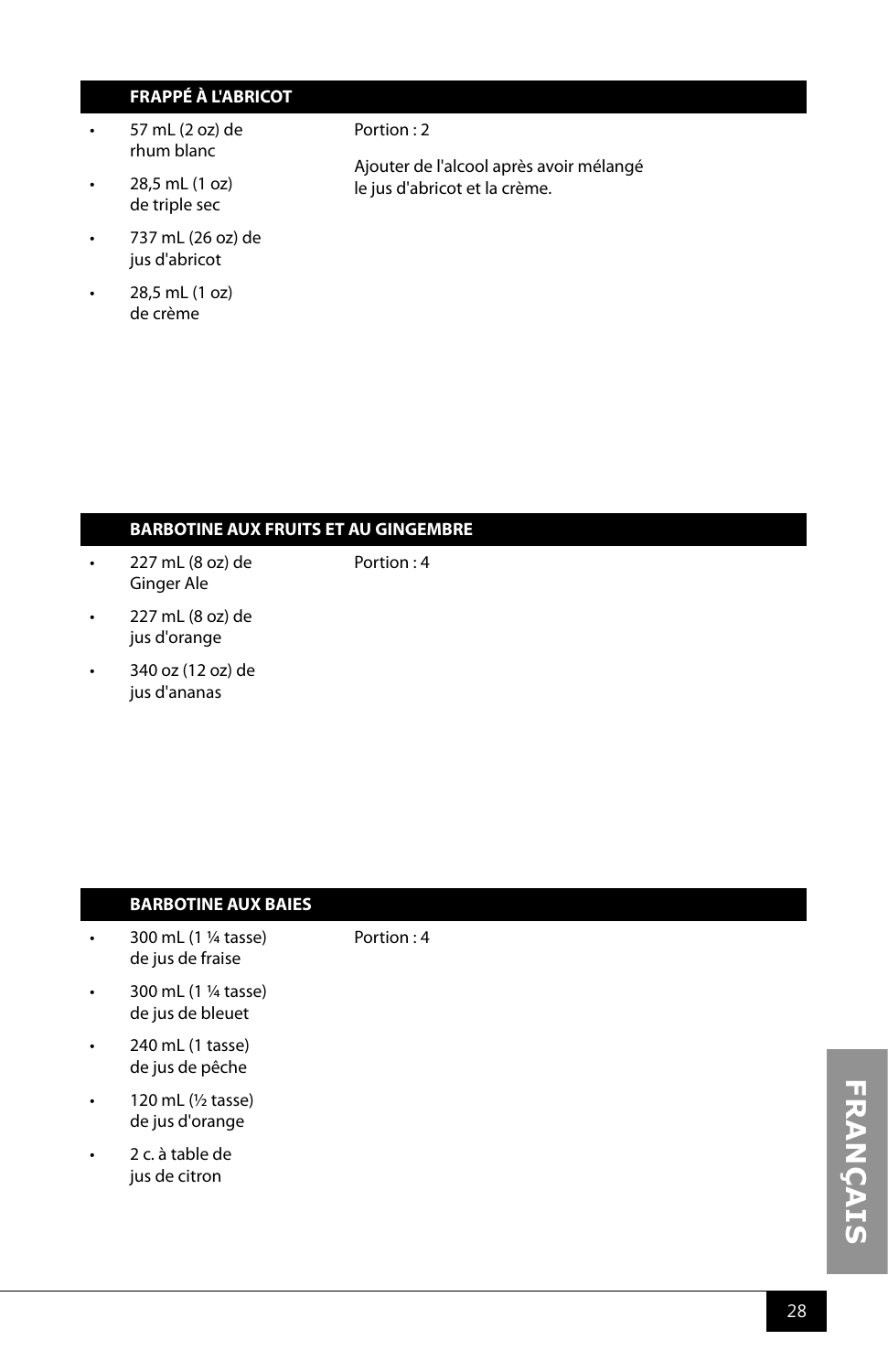### **DAÏRIQUI À LA FRAISE**

- $\cdot$  120 mL ( $\frac{1}{2}$  tasse) de sirop simple
- 300 mL (1 ¼ tasse) de sirop de fraise
- 30 mL  $(^1/8$  tasse) de jus de lime
- 120 mL (½ tasse) de jus de citron
- 180 mL (¾ tasse) de boisson gazeuse au citron-lime
- $\cdot$  180 mL ( $\frac{3}{4}$  tasse) de rhum

### **BARBOTINE AU PAMPLEMOUSSE**

- 170 mL (6 oz) de jus de pamplemousse
- Portion : 4
- 170 mL (6 oz) de jus de raisin blanc
- 720 mL (3 tasses) de Club Soda

#### Portion : 4

.

Ajouter du rhum après avoir mélangé les jus et les sirops